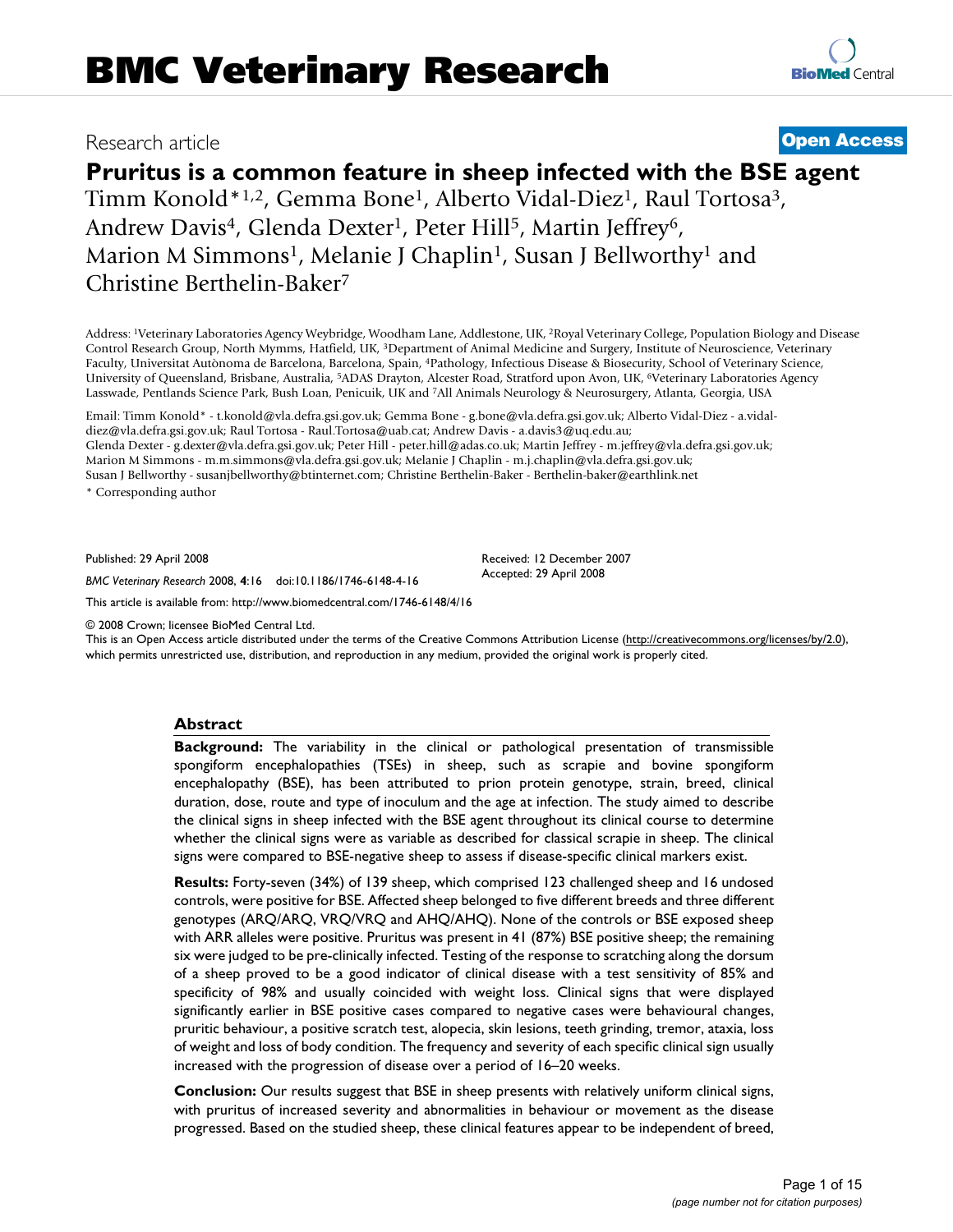affected genotype, dose, route of inoculation and whether BSE was passed into sheep from cattle or from other sheep, suggesting that the clinical phenotype of BSE is influenced by the TSE strain more than by other factors. The clinical phenotype of BSE in the genotypes and breed studied was indistinguishable from that described for classical scrapie cases.

### **Background**

After the discovery that bovine spongiform encephalopathy (BSE) and variant Creutzfeldt-Jakob disease (v-CJD) were caused by the same agent [1] research on transmissible spongiform encephalopathies (TSEs) targeted other farm animal species that may harbour the BSE agent. Sheep were a particular concern because scrapie, another TSE, has been endemic in sheep flocks for more than 200 years, and if sheep had been fed BSE infected meat and bone meal, there would have been the possibility that it could go undetected if mistaken for scrapie. Several studies have been conducted at the Veterinary Laboratories Agency (VLA) since 1997 to investigate the clinical presentation, pathology, pathogenesis, diagnosis and transmission of BSE in sheep.

As for scrapie, the susceptibility of sheep to BSE is largely determined by polymorphisms (principally at codons 136, 154 and 171) of the gene that encodes the prion protein (PrP). Sheep most susceptible are homozygous for alanine at codon 136, glutamine at codon 171, and either arginine (ARQ/ARQ) or histidine (AHQ/AHQ) at codon 154 [2], whereas arginine at codon 171 (ARR) is associated with increased resistance [3]. Although intracerebral infection of ARR/ARR sheep with BSE has produced clinical disease [4], it is not known whether oral infection can produce clinical disease in this genotype within the natural life span of sheep. A more recent study proposed that other polymorphisms at codons 137, 142, 168 and 176 of the PrP gene may also influence the susceptibility of sheep to experimental BSE [5,6].

Despite considerable variation in the clinical signs of scrapie in sheep, three main types have been described, a pruritic form, a paralytic form without pruritic behaviour, and an atypical form, which usually includes signs of a cerebellar disease [7-11]. It is largely unknown which factors determine the clinical presentation but it may be the result of differences between strains [12,13], genotypes [14] or clinical duration [14,15]. Other factors, such as breed, dose or age at infection may also be contributory; for example, differences in the vacuolar lesion profiles in scrapie have been attributed partly to the sheep breed [16].

The first study conducted in the UK described BSE in sheep as an acute disease with a duration of less than one week regardless of the route of inoculation (intracerebral

or oral), which was characterised by ataxia resulting in recumbency; pruritus was usually absent [17,18]. This was subsequently confirmed in an oral transmission study [2]. By contrast, intraperitoneal infection of a sheep with BSE resulted in a protracted clinical course and at the late-stage intense pruritus and ataxia [19], and in a Dutch study four orally inoculated sheep developed clinical signs that included ataxia, head tremor and a nibble reflex [20]. A more detailed clinical study of 28 sheep inoculated intracerebrally or intravenously with BSE suggested that BSE is "more likely to present with sudden onset of ataxia in the absence of pruritus compared to scrapie although 42% presented with pruritus alone and 25% displayed pruritus in combination with ataxia" [21]. Observed variations were attributed to the different routes of inoculation, different doses and different inocula (BSE brain or blood from BSE-affected sheep).

The objective of this paper is to describe the clinical signs of BSE in sheep, throughout its clinical course and at endstage. The bulk of the data concerns ARQ homozygous Suffolk and Romney sheep, which were orally challenged with the BSE agent or acquired the infection naturally in an experimental flock. A small number of other breeds and genotypes and two sheep inoculated intracerebrally were also studied. To evaluate whether disease-associated clinical markers exist, the clinical features were compared with those of culled sheep of different genotypes and breeds that had not been challenged with BSE (cohort controls) or had been challenged but not confirmed pathologically as BSE cases. For the purpose of this paper, a BSE case is an animal that developed undisputable clinical features of BSE and was positive on postmortem examination of the brain.

#### **Results**

Forty-seven sheep (34%) were positive for BSE by postmortem tests on brain tissue. Eleven of these were culled at pre-determined time points to study BSE pathogenesis and tissue distribution. The numbers of BSE cases in sheep of each genotype and breed and the doses, routes of infection and incubation periods are detailed in Table 1. Table 2 lists the details of unchallenged control sheep and challenged sheep without pathological confirmation of BSE.

#### *Clinical assessment prior to cull*

Table 3 compares selected clinical signs observed in BSEpositive and negative sheep up to four weeks prior to cull.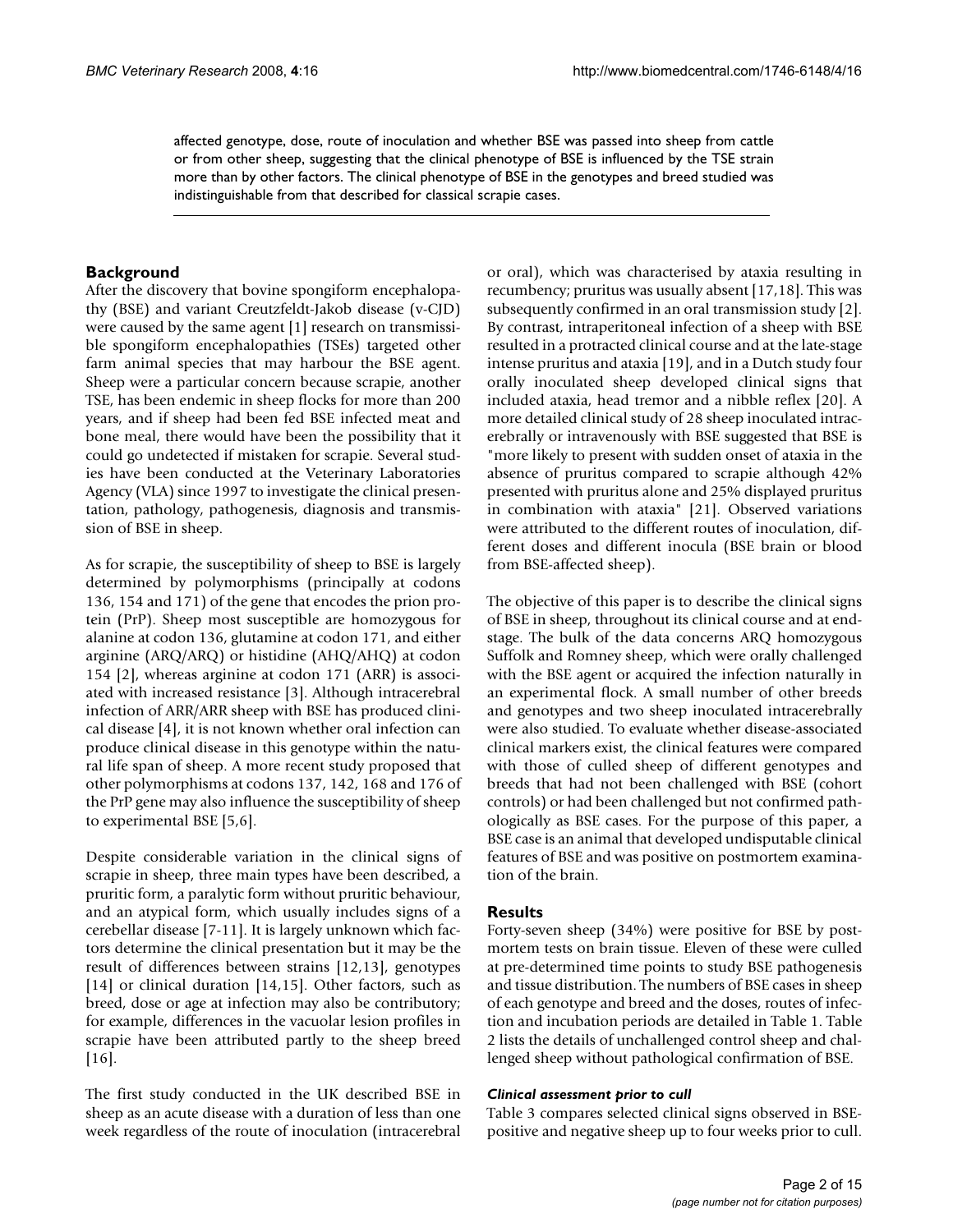| Genotype       | <b>Breed</b> | Dose (at age)                            | n               | ΙP             |
|----------------|--------------|------------------------------------------|-----------------|----------------|
| AHO/AHO        | Cheviot      | 5 g orally $(4-9$ months)                | 4               | 17, 17, 18, 18 |
| ARQ/ARQ        | Poll         | 5 g orally (6 months)                    |                 | 22.29          |
|                | Dorset       | $0.5$ g orally (6 months)                |                 | 25             |
|                | Romney       | 5 g orally $(4-7$ months)                | 17              | 29(2.1)        |
|                |              | 0.5 g orally (6 months)                  |                 | 23, 24         |
|                |              | "Natural infection" (experimental flock) |                 | 24             |
|                | Suffolk      | 5 g orally $(4-8$ months)                | $\overline{14}$ | 24(0.9)        |
|                |              | 0.5 g orally (6 months)                  |                 | 25             |
|                |              | "Natural infection" (experimental flock) |                 | 21             |
|                |              | ml intracerebrally (8 months)            |                 | 17,18          |
| <b>VRO/VRO</b> | Cheviot      | 5 g orally (4 months)                    |                 | 51, 54         |

|  |  |  |  |  | Table 1: Genotype, breed distribution with inoculation details and incubation periods of confirmed BSE cases |
|--|--|--|--|--|--------------------------------------------------------------------------------------------------------------|
|--|--|--|--|--|--------------------------------------------------------------------------------------------------------------|

IP = Incubation period in months (always rounded down), defined as time period from inoculation (birth for naturally infected animals) to cull. The mean incubation period with the standard error in parentheses is given if the numbers exceed four. Excluded are the scheduled culls (seven Romney, four Suffolk sheep) in the oral pathogenesis studies (e.g. the pre-clinical cases).

Behaviour, such as yawning, flehmen, snorting and sneezing, was displayed too infrequently to be used as a clinical marker.

Pruritus, defined as the occurrence of a positive scratch test (see Additional files 1 and 2: movies 1 and 2 showing sheep with a positive scratch test) or – if this was not tested – a self-induced scratch response (see Additional file 3: movie 3), occasional or frequent rubbing, scratching or nibbling (see Additional file 4: movie 4 showing two sheep with pruritic behaviour), was present in 38 (86%) out of 44 BSE positive sheep. In advanced cases in ARQ homozygotes, a clear nibbling response could sometimes be elicited by merely touching the sheep (see Additional file 5: movie 5 of a sheep with a strong scratch response on touch), whereas nibbling was less pronounced or required more forceful scratching in the AHQ homozygous Cheviots (see Additional file 6: movie 6 showing a sheep that exhibits a more evident response to scratching when not restrained).

The clinical signs displayed by the six non-pruritic BSE cases, which were culled at pre-determined time-points, are shown in Table 4.

Based on the criteria that a positive scratch test was an indication of BSE infection in the brain (by means of PrPd detection), the test sensitivity was 84% and test specificity

|                                | Genotype     | Breed   | $\mathbf n$ | Oral dose (at age)  | IP             |
|--------------------------------|--------------|---------|-------------|---------------------|----------------|
| <b>Unchallenged (controls)</b> | ARQ/ARQ      | Romney  | 3           | None                | 15, 21, 34     |
|                                |              | Suffolk | 2           | None                | 3, 15          |
|                                | ARQ/ARR      | Romney  | 4           | None                | 10, 21, 33, 45 |
|                                | ARR/ARR      | Romney  | 4           | None                | 9, 21, 33, 45  |
|                                |              | Suffolk | 3           | None                | 9, 34, 45      |
|                                | <b>TOTAL</b> |         | 16          |                     |                |
| Challenged                     | ARQ/ARQ      | Romney  | 5           | 5 g (6 months)      | 12(1.22)       |
|                                |              | Suffolk | 7           | 5 g (4 months)      | 9(2.4)         |
|                                |              | Suffolk |             | $0.5$ g (6 months)  | 38             |
|                                | ARQ/ARR      | Romney  | 17          | 5 g (6 months)      | 41 $(6.7)$     |
|                                |              | Romney  |             | $0.05$ g (6 months) | 50             |
|                                |              | Suffolk | 13          | 5 g (4 months)      | 32(6.1)        |
|                                | ARR/ARR      | Romney  | 17          | 5 g (6 months)      | 42 (7.3)       |
|                                |              | Suffolk | 15          | 5 g (4 months)      | 29(3.4)        |
|                                | <b>TOTAL</b> |         | 76          |                     |                |

**Table 2: Genotype, breed distribution with inoculation details and incubation periods of BSE-negative sheep**

IP = Incubation period in months (always rounded down), defined as time period from inoculation to cull and – for unchallenged animals in the oral BSE pathogenesis study – from test group exposure and cull. The mean incubation period with the standard error in parentheses is given if the numbers exceed four.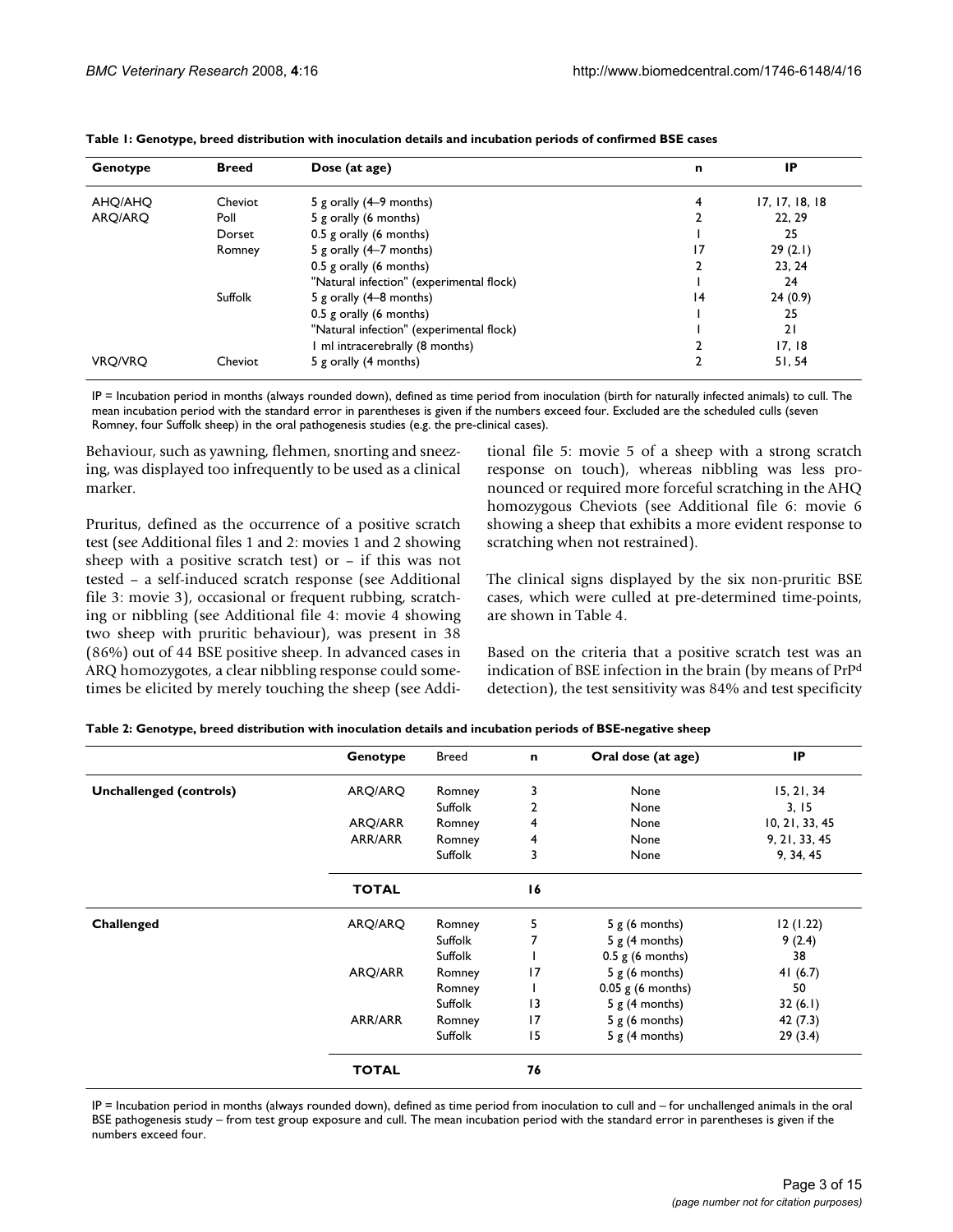| Table 3: Selected clinical signs displayed up to 4 weeks prior to cull |  |  |
|------------------------------------------------------------------------|--|--|
|------------------------------------------------------------------------|--|--|

| Postmortem diagnosis                     |          | <b>BSE POSITIVE</b> | <b>BSE NEGATIVE</b> | P        |                 |
|------------------------------------------|----------|---------------------|---------------------|----------|-----------------|
| Clinical sign                            | Present  | Absent              | Present             | Absent   | $\ast$          |
| <b>Behavioural abnormalities</b>         |          |                     |                     |          |                 |
| Change in behaviour (dull or nervous)    | 27(61%)  | 17 (39%)            | 7(10%)              | 60 (90%) | $^{++}$         |
| Bruxism when handled                     | 11(27%)  | 30 (73%)            | 4(6%)               | 58 (94%) | +               |
| Bruxism when free during examination     | 6(15%)   | 35 (85%)            | 4(6%)               | 58 (94%) | ns              |
| Bruxism frequently during observations   | 7(23%)   | 12 (40%)            | $0(0\%)$            | 58 (89%) | $^{++}$         |
| Bruxism occasionally during observations | 6(20%)   |                     | $0(0\%)$            |          | $^{+++}$        |
| Bruxism during observations once         | 5(17%)   |                     | 7(11%)              |          | ns              |
| Sensory abnormalities (pruritus)         |          |                     |                     |          |                 |
| Rubbing or scratching frequently         | 19 (63%) | 2(7%)               | 8(12%)              | 27 (43%) | $^{+++}$        |
| Rubbing or scratching occasionally       | 7(23%)   |                     | 11(17%)             |          | $\ddot{}$       |
| Rubbing or scratching once               | 2(7%)    |                     | 19 (28%)            |          | ns              |
| Nibbling frequently                      | 5(17%)   | 13 (43%)            | $0(0\%)$            | 43 (68%) | $\ddot{}$       |
| Nibbling occasionally                    | 7(23%)   |                     | $0(0\%)$            |          | $^{\mathrm{+}}$ |
| Nibbling once                            | 5(17%)   |                     | 20 (32%)            |          | ns              |
| Positive scratch test                    | 35 (85%) | 6(16%)              | (2%)                | 61 (98%) | $^{++}$         |
| Fleece changes                           | 19 (40%) | 28 (60%)            | 10(11%)             | 77 (89%) | $^{\mathrm{+}}$ |
| Alopecia                                 | 26 (55%) | 21 (45%)            | 3(3%)               | 86 (97%) | $^{+++}$        |
| Skin lesions                             | 15 (32%) | 32 (68%)            | 3(3%)               | 86 (97%) | $^{+++}$        |
| Self-induced scratch response            | 27 (75%) | 9(25%)              | 3(5%)               | 62 (95%) | $^{++}$         |
| Abnormalities in movement                |          |                     |                     |          |                 |
| <b>Tremors</b>                           | 22 (52%) | 20 (48%)            | 4(6%)               | 64 (94%) | $^{++}$         |
| Ataxia                                   | 23 (49%) | 24 (51%)            | 1(1%)               | 90 (99%) | $^{+++}$        |
| Physical changes                         |          |                     |                     |          |                 |
| Weight loss >10%                         | 12 (25%) | 9(22%)              | 1(2%)               | 48 (70%) | $^{+++}$        |
| Weight loss 5-10%                        | 5(13%)   |                     | 1(2%)               |          | +               |
| Weight loss < 5%                         | 15 (35%) |                     | 7 (10%)             |          | $^{++}$         |
| Weight remained the same                 | 2(5%)    |                     | 11(16%)             |          | ns              |
| Loss of body condition                   | 20 (57%) | 15(43%)             | 13(34%)             | 25 (66%) | ns              |
|                                          |          |                     |                     |          |                 |

\* *P*-values: + ≤ 0.01;

 $++ \leq 0.001$ ;

 $+++ \leq 0.0001$ ;

ns statistically not significant  $(P > 0.05)$ 

The BSE-negative subset included challenged and unchallenged animals. The homogeneity of the clinical signs within this subset was proven by Fisher's exact test  $(P > 0.05)$ 

98% (Positive Predictive Value = 97%, Negative Predictive Value = 91%, data see Table 3). Of the six cases that were positive on postmortem tests without displaying a positive scratch test (ARQ/ARQ Suffolk and Romney sheep), three were culled at 16 months post inoculation (mpi) and displayed no specific signs (SM1391, SM1430, SP3652, see Table 4) whilst the other three animals were killed between 21 and 22 mpi and displayed pruritic behaviour, such as frequent or occasional rubbing and nibbling in combination with alopecia in two and a selfinduced nibble reflex in one animal. One sheep with a positive scratch test on two consecutive examinations that had no detectable PrPd in the brain and lymphoreticular tissue was a dosed ARQ/ARQ Suffolk culled at 16 mpi, which did not display any other clinical signs except for one event of rubbing. Other pruritic behaviour (a selfinduced nibble reflex, occasional or frequent rubbing, scratching or nibbling) was observed in 19 (29%) of 65 BSE-negative sheep (54 dosed sheep, 11 undosed controls) that were observed sufficiently within four weeks prior to cull. The genotype of these sheep was either ARQ/ ARR ( $n = 6$ ) or ARR/ARR ( $n = 13$ ); all were dosed with the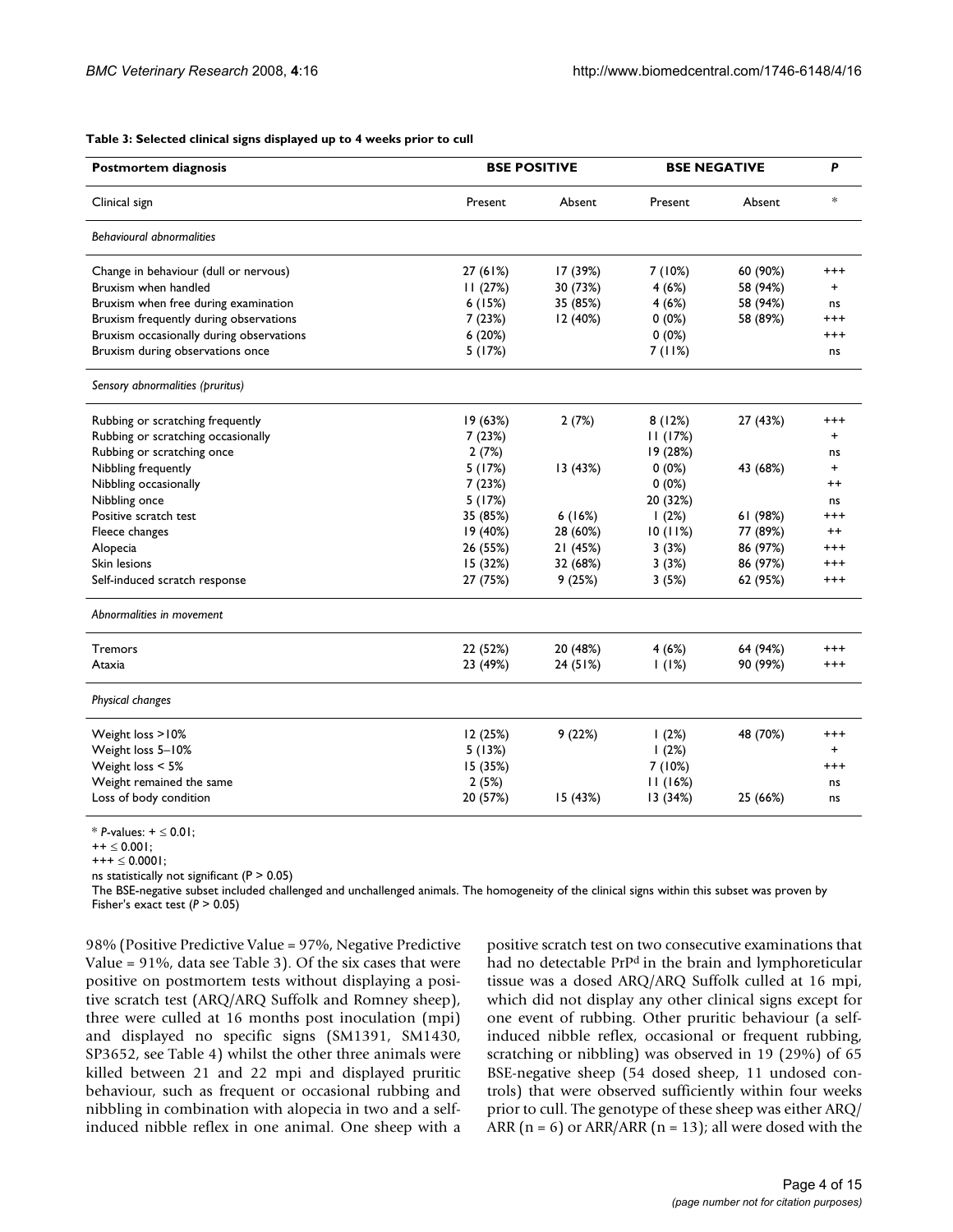| Animal                                      | <b>SM1391</b>        | <b>SM1430</b>        | <b>SM1394</b>        | SP3652                | <b>SM1435</b>        | <b>SM1404</b>        |
|---------------------------------------------|----------------------|----------------------|----------------------|-----------------------|----------------------|----------------------|
| <b>Breed and genotype</b><br><b>MPI</b>     | Romney ARQ/ARQ<br>16 | Romney ARQ/ARQ<br>16 | Romney ARQ/ARQ<br>22 | Suffolk ARQ/ARQ<br>16 | Romney ARQ/ARQ<br>22 | Romney ARQ/ARQ<br>22 |
| <b>Postmortem test result</b>               | HP neg. IHC pos.     | HP neg. IHC pos.     | HP neg. IHC pos.     | HP neg. IHC pos.      | HP pos. IHC pos.     | HP pos. IHC pos.     |
| <b>Behaviour change</b>                     | <b>No</b>            | No                   | No                   | No                    | N/A                  | No                   |
| Pruritic behaviour!                         | <b>No</b>            | No.                  | Rubbing once         | No                    | Rubbing once         | No                   |
| <b>Fleece change</b>                        | <b>No</b>            | No.                  | No                   | No                    | <b>No</b>            | No                   |
| <b>Skin Lesion</b>                          | <b>No</b>            | No.                  | N <sub>o</sub>       | No                    | <b>No</b>            | No                   |
| <b>Bruxism when observed or</b><br>examined | No                   | No                   | No                   | No                    | <b>No</b>            | No                   |
| <b>Tremors</b>                              | No                   | No                   | No                   | No                    | N/A                  | No                   |
| Ataxia                                      | N <sub>o</sub>       | No.                  | No                   | No                    | <b>No</b>            | No                   |
| <b>Weight loss</b>                          | No                   | $<$ 5%               | No                   | No                    | $<$ 5%               | < 5%                 |

**Table 4: Clinical findings in non-pruritic BSE cases of the oral BSE pathogenesis study**

1 The display of a positive scratch test, a self-induced scratch response, self-nibbling, rubbing or scratching

HP = Histopathological examination of the brain

IHC = Immunohistochemical examination of the brain

neg./pos. = negative/positive

N/A = not assessed

Romney sheep were inoculated at approximately six months of age, Suffolk sheep at approximately four months of age.

BSE agent and culled between 21 and 89 mpi (mean 41 mpi, SEM 3).

All confirmed BSE cases that were ataxic prior to cull (see Additional file 7: movie 7 of a sheep with mild proprioceptive deficits and hind limb ataxia) also displayed pruritus, characterised by either a positive scratch test (see Additional file 5: movie 5 showing the same animal with a positive scratch test) or – if this was not tested (six animals) – by frequent rubbing, scratching and nibbling.

The combination of changed behaviour, pruritus and ataxia was displayed by 17 (40%) of 43 BSE positive cases that had each sign assessed but was not observed in BSEnegative sheep.

Over-reactivity to auditory stimuli, such as repeated flinching in response to a hand clap, was displayed by three (7%) of 42 tested BSE-affected sheep and none of the BSE-negative sheep. The assessment of cranial nerve function was unremarkable in most cases except for either unilateral or bilateral decreases in the menace response in three (8%) of 39 BSE-affected sheep (not observed in any of the BSE negative culls). Sheep of all groups (BSE positive and BSE negative including unchallenged controls), particularly Romney sheep, often exhibited a weak pupillary light response. As visual deficits were not evident and no eye abnormalities were apparent by indirect ophthalmoscopy, this finding was considered to be normal.

#### *Intercurrent diseases*

Six sheep with at least one ARR allele were culled with intercurrent diseases and had a negative BSE test result on brain and lymphoreticular tissue.

A Romney wether (SR6128, ARQ/ARR, orally dosed with 0.05 g of BSE brainstem at six months of age and culled at 50 mpi) presented with progressive weight loss, bruxism (teeth grinding) during handling and alopecia on the bridge of the nose. Increased serum liver enzyme activity was suggestive of a liver disease; hepatitis was diagnosed histopathologically.

A Suffolk wether (SP3611, ARQ/ARR, orally dosed with 5 g of BSE brainstem at five months of age and culled at 90 mpi) developed a head tremor at rest. This sheep had a stiff, mildly ataxic gait and responded to scratching of the dorsum with lip tremor and head tilt (inconclusive scratch test). Haematology and blood biochemistry were unremarkable. Degenerative osteochondritis of the femorotibial joints and acute oedema of the brain suggestive of enterotoxaemia following clostridial replication was diagnosed, although there was no clinical and pathological evidence of enteritis.

Another four sheep had displayed episodes of lateral recumbency with paddling of the limbs, which were described as "fits" by animal husbandry staff and may have been seizures.

A Romney ewe (SM1408, ARQ/ARR, orally dosed with 5 g of BSE brainstem at six months of age and culled at 85 mpi) was found recumbent in the pen paddling with its limbs; the sheep had been unremarkable at a neurological examination a few days earlier. An adenoma of the pituitary gland was diagnosed.

A Romney ewe (SM1453, ARQ/ARR, orally dosed with 5 g of BSE brainstem at six months of age, culled at 91 mpi) had difficulty standing for 15 minutes after a sudden fit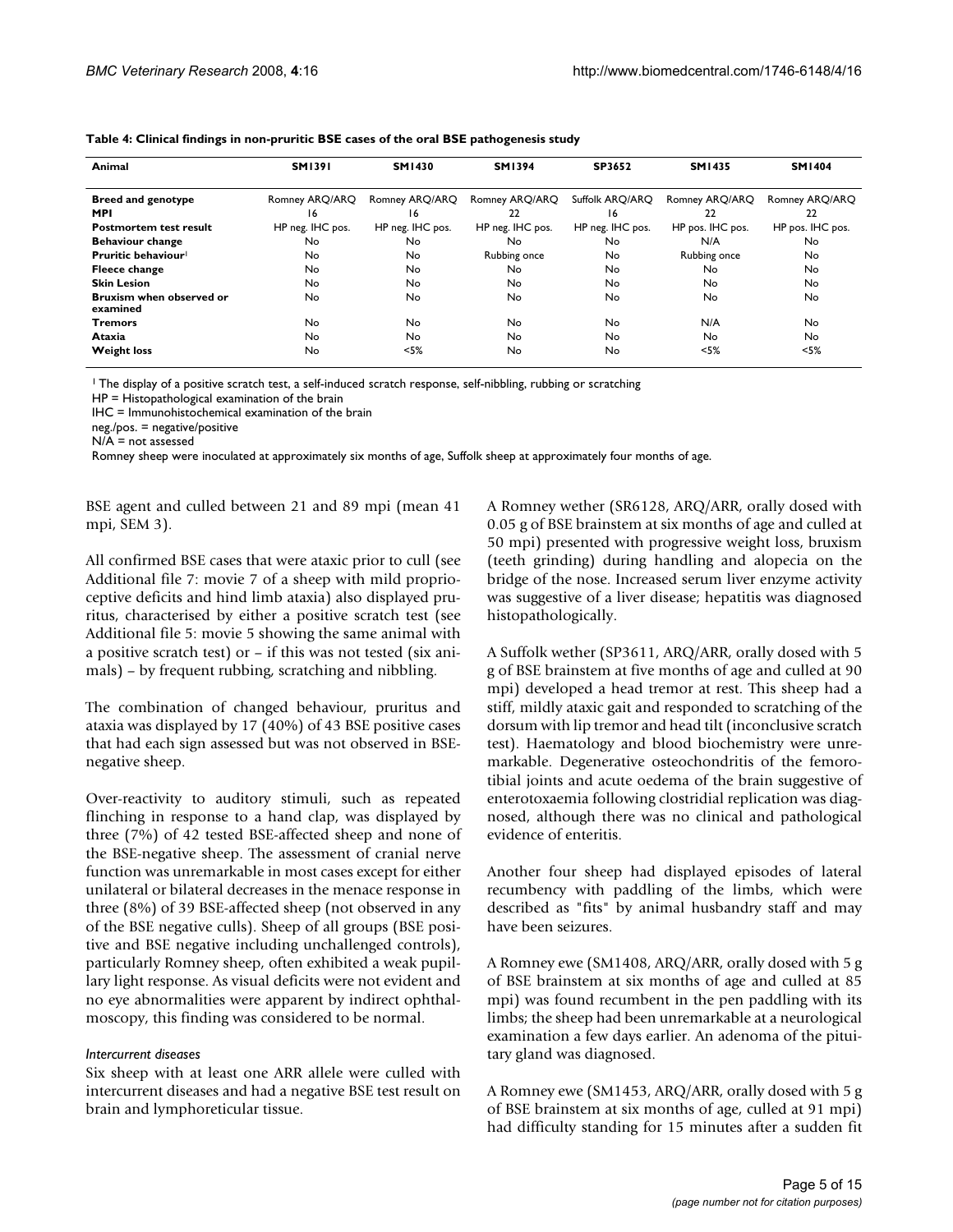but had been clinically unremarkable before. A leucoencephalopathy of undetermined but possible metabolic origin and an abscess at the base of the tongue were found.

A Romney ewe (SM1418, ARR/ARR, orally dosed with 5 g of BSE brainstem at six months of age, culled at 97 mpi) presented with weight loss, bruxism, head tremor and had a history of fits. A diagnosis of leucoencephalopathy, possibly as a result of a metabolic disease, was made.

A Romney wether (SM1450, ARQ/ARR, orally dosed with 5 g of BSE brainstem at six months of age, culled at 104 mpi) had a history of occasional fits since 88 mpi; these progressively became more frequent. In addition, the sheep developed a left corneal oedema with ulceration but no other clinical signs were seen. A leucoencephalopathy, similar to the previous two cases, was diagnosed.

#### *Clinical progression*

Table 5 displays the results of the survival analysis for 60 animals, including 23 BSE-positive sheep, which were monitored clinically from approximately 13 mpi until cull.

The analysis was compromised by the low number of cases, in particular those that had no detectable PrPd in the brain, which displayed some of the clinical signs used for comparison, such as tremor or ataxia. BSE positive cases displayed most signs significantly earlier than BSE-negative sheep, which included six undosed controls. Only the first display of fleece changes and bruxism during the examination when the animal was undisturbed (bruxism when free) was not significantly different (see Additional file 8: plots, which displays the plots of Kaplan-Meier estimates for the first appearance of each clinical sign).

The clinical signs in 21 clinical suspects with confirmed BSE that were monitored regularly from at least 20 weeks prior to cull are displayed in Figures 1, 2, 3, 4. Signs usually progressed over a period of 20 weeks. Individual clinical signs were usually displayed in single animals only or expressed mildly (rubbing/scratching, nibbling and weight loss) at 16 to 20 weeks prior to cull but became more frequent or severe as the disease progressed.

### **Discussion**

This study demonstrated that pruritus is a common feature in clinical cases of ovine BSE. Forty-one (87%) of the 47 BSE-positive sheep displayed signs of pruritus. A repeatable stereotypical response (nibbling or head/body movements) to the scratch test, which has been associated with pruritus in sheep with scrapie [14], was elicited in 85% of 41 BSE-positive sheep.

The six non-pruritic BSE cases, which were culled at predetermined time points, displayed no specific signs of neurological disease; three had minor loss of weight prior to cull. Although the occurrence of even minor weight loss was significantly greater in clinical BSE cases (see Table 3), this sign is not specific for BSE and was also observed in BSE-negative sheep at some stage during their life. Thus, we concluded that these six sheep represented pre-clinical BSE cases. All six sheep were culled between 16 and 22

**Table 5: Survival analysis test to compare the times of the first appearance of a particular clinical sign in BSE positive and negative cases.**

|                                      | Presence during the monitoring period | $P-value$ *        |               |                      |
|--------------------------------------|---------------------------------------|--------------------|---------------|----------------------|
| Clinical sign                        | Negative cases (n)                    | Positive cases (n) | Log-rank test | <b>Wilcoxon test</b> |
| Behaviour change                     | 17                                    | 16                 | $++$          |                      |
| Rubbing/scratching                   | 34                                    | 23                 | ns            |                      |
| Nibbling                             | 25                                    | 21                 | $\ddot{}$     |                      |
| Positive scratch test                | 4                                     | 18                 | $^{+++}$      |                      |
| Fleece change                        | 28                                    | 18                 |               | ns                   |
| Alopecia                             |                                       | 4                  | $^{+++}$      |                      |
| Skin lesions                         |                                       | 10                 | $\ddot{}$     |                      |
| Self-induced scratch response        |                                       | 18                 | $^{+++}$      |                      |
| Bruxism when handled                 |                                       |                    | $^{+++}$      |                      |
| Bruxism when free during examination |                                       |                    |               | ns                   |
| Bruxism at observation               |                                       |                    | $\ddot{}$     |                      |
| <b>Tremors</b>                       |                                       | 14                 | $^{+++}$      |                      |
| Ataxia                               |                                       | $\overline{13}$    |               | $^{+++}$             |
| Weight loss                          | 29                                    | 22                 |               | $\ddot{}$            |
| Loss of body condition               | 20                                    | 18                 | $^{+++}$      |                      |

\* *P*-values: + ≤ 0.04;

 $++ \leq 0.001;$ 

 $+++ < 0.0001$ :

ns statistically not significant  $(P > 0.05)$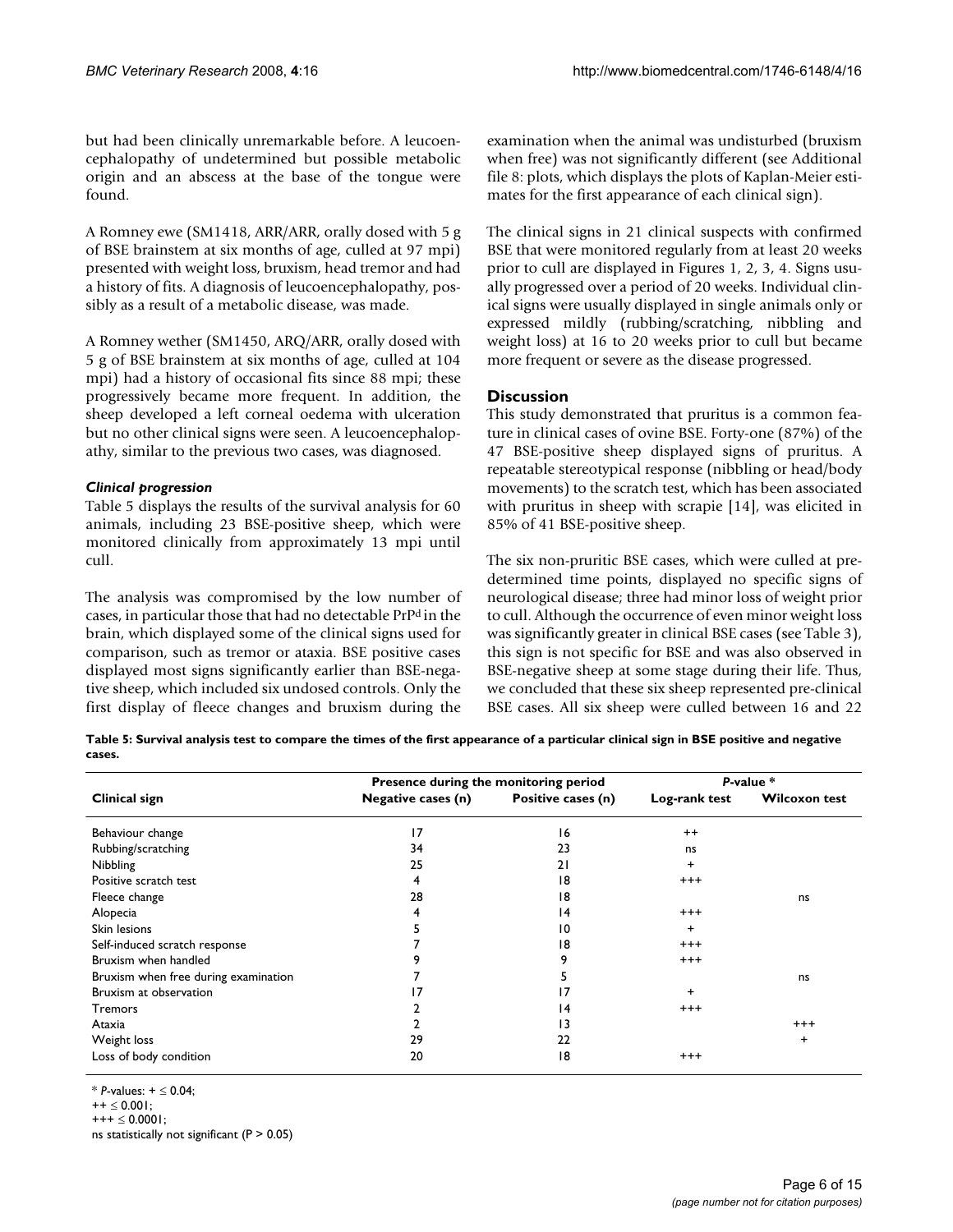

**Behavioural signs displayed in 21 BSE cases observed over a period of 20 weeks prior to being culled because of disease progression**. The total number of animals per time period differed because not every sign was assessed during each period.

mpi, and PrPd accumulation was detected by immunohistochemical examination of parts of the central nervous system (CNS) [22]; three did not present with disease-specific vacuolation in the brain. As most previous studies of experimental TSE in sheep do not include detailed clinical assessments, it is difficult to know how frequently preclinical cases may be detected by postmortem brain tests. In one study, orally dosed sheep with scrapie displayed early clinical signs around the same time as sparse PrPd accumulation was detectable in the CNS whereas one naturally infected sheep displayed no clinical signs and presented with vacuolation and PrPd accumulation in the brain [23], similarly to our three non-pruritic BSE cases.

One sheep displayed a positive scratch test on two consecutive examinations prior to cull, which was highly suggestive of BSE, even though PrPd was not detected in the brain or lymphoreticular tissues of this sheep. Aside from TSEs,

a positive scratch response may be elicited in animals with pruritic skin conditions, such as psoroptic mange [24,25]. This sheep showed no significant pruritic behaviour, alopecia or skin lesions indicative of pruritus. Additionally, searches for ectoparasites remained negative in several "suspect" sheep tested at various time points throughout the studies, suggesting that our sheep remained ectoparasite free. Other pruritic behaviour (a self-induced nibble reflex, occasional or frequent rubbing, scratching or nibbling) was also observed in 19 challenged sheep with at least one ARR allele, which were not confirmed as BSE cases by postmortem tests. Clinical and neurological signs have been reported in experimentally challenged ARR/ ARR sheep with detectable PrPd in the brain [4]. If the pruritic behaviour observed in our sheep was indeed caused by BSE we would have expected that the disease was confirmed by postmortem tests. A clinical diagnosis of TSE is more likely to be made if unequivocal neurological signs,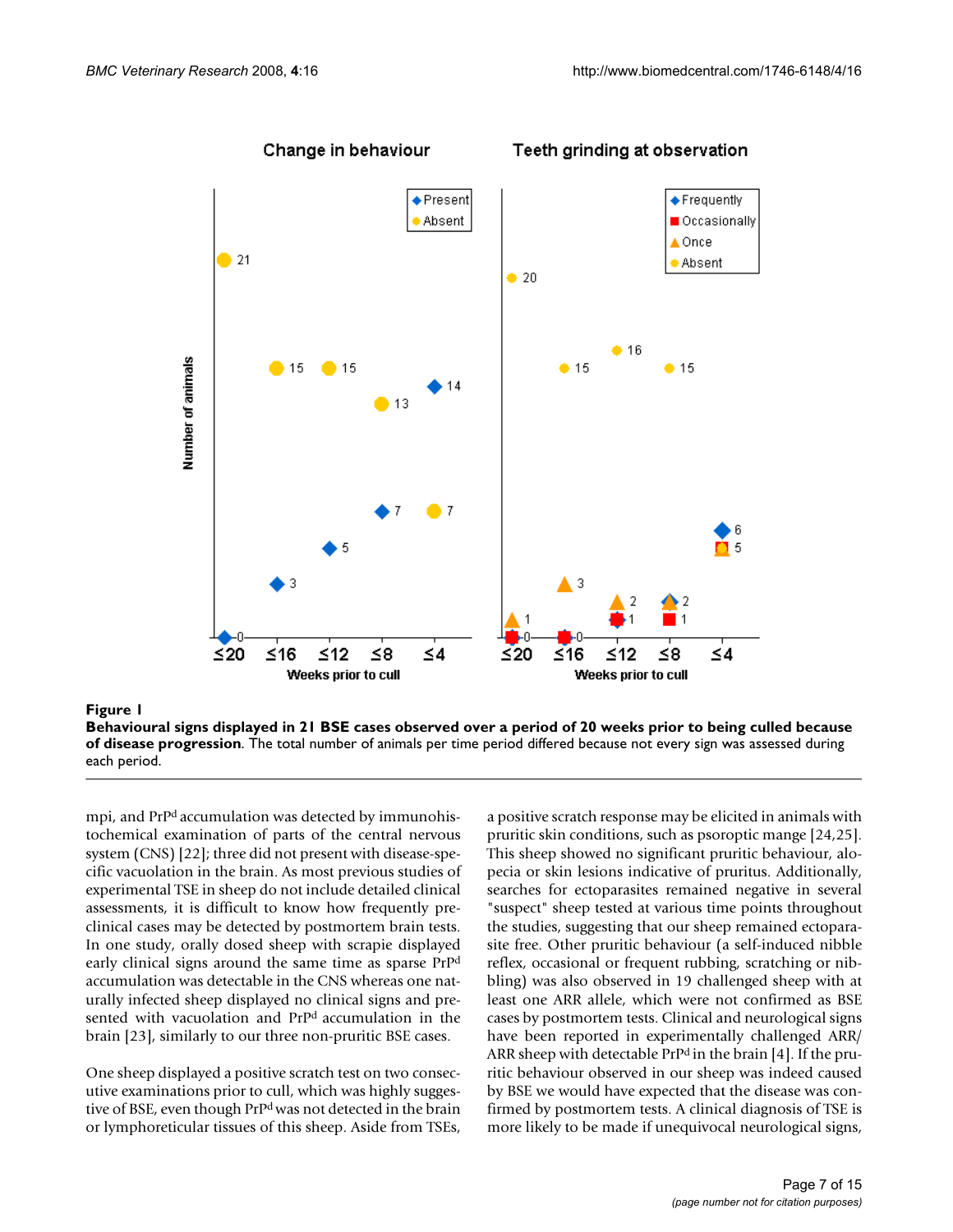

**Figure 2** Signs of provided in 21 BSE cases observed over a period over a period over a period over a period o **Signs of pruritus displayed in 21 BSE cases observed over a period of 20 weeks prior to being culled because of disease progression**. The total number of animals per time period differed because not every sign was assessed during each period.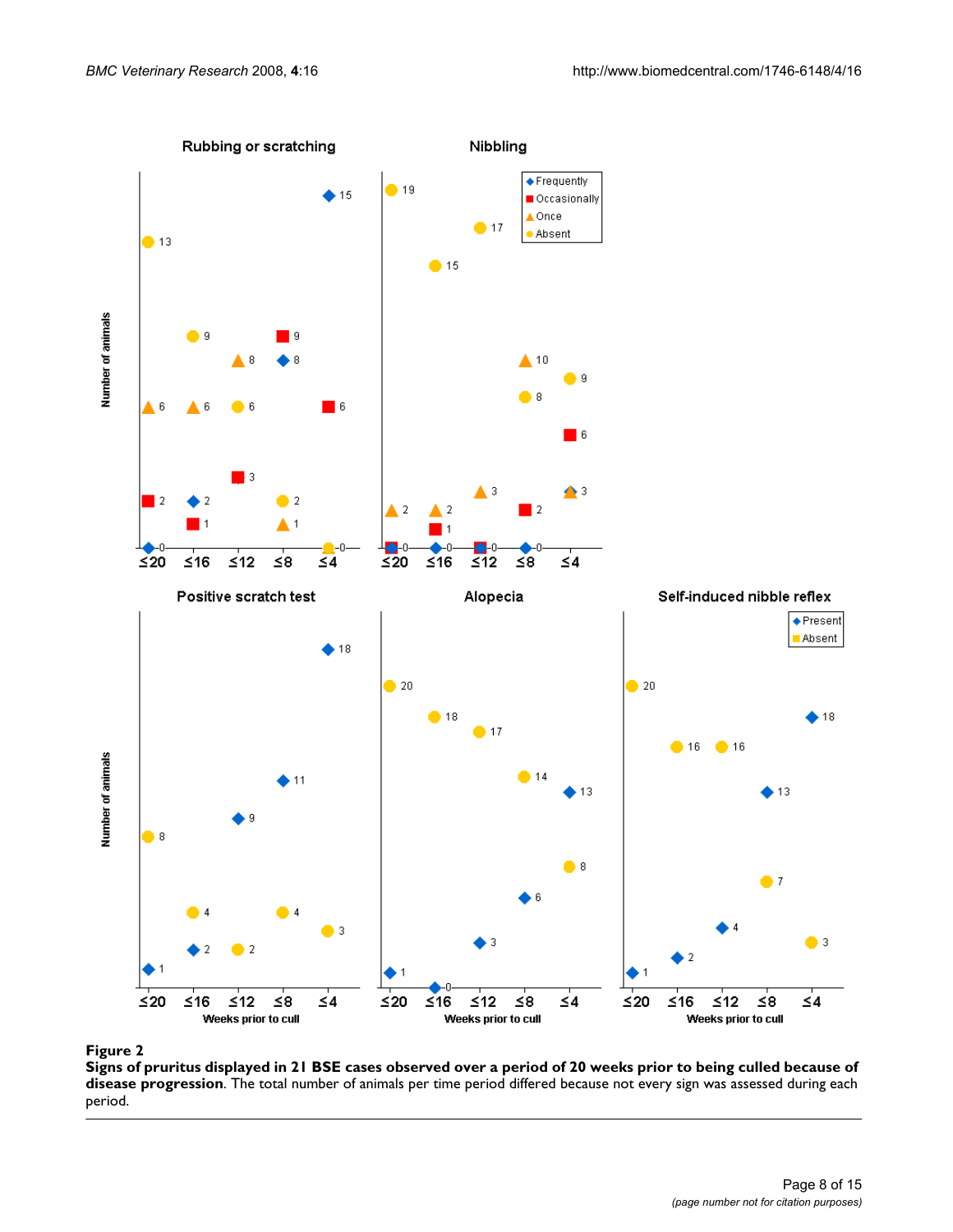

#### Figure 3

**Signs of ataxia displayed in 21 BSE cases observed over a period of 20 weeks prior to being culled because of disease progression**. The total number of animals per time period differed because not every sign was assessed at each time.

such as head tremor or ataxia are present. In our studies, several sheep developed skin lesions that led to culling for welfare reasons at a time point preceding the onset of ataxia in their cohort challenged group. The severity of the skin lesions may not always reflect disease progression, given the influence of other factors, such as the presence of hard sharp surfaces in the pen and the sheep's individual propensity to rub or self mutilate. In addition, clinical progression could not be monitored in the eleven BSE cases that were culled at pre-determined time points to study BSE pathogenesis and tissue distribution. However, the clinical signs displayed by these sheep up to their cull



#### Figure 4

**Unspecific signs displayed in 21 BSE cases observed over a period of 20 weeks prior to being culled because of disease progression**. The total number of animals per time period differed because not every sign was assessed at each time.

date were identical to those noted in their cohort challenge group, contributing to the establishment of the clinical phenotype of BSE in each challenge group.

Six sheep inoculated with the BSE agent were culled due to intercurrent diseases, five of which displayed neurological signs without pruritus. All of these six sheep were either homozygous or heterozygous R at codon 171, and postmortem tests showed no evidence of BSE, as assessed by the absence PrPd in the brain and lymphoreticular tissue of these sheep, and none of the sheep in our studies with this genotype have so far had BSE confirmed by postmortem tests. Three sheep with histopathological evidence of leucoencephalopathy of undetermined origin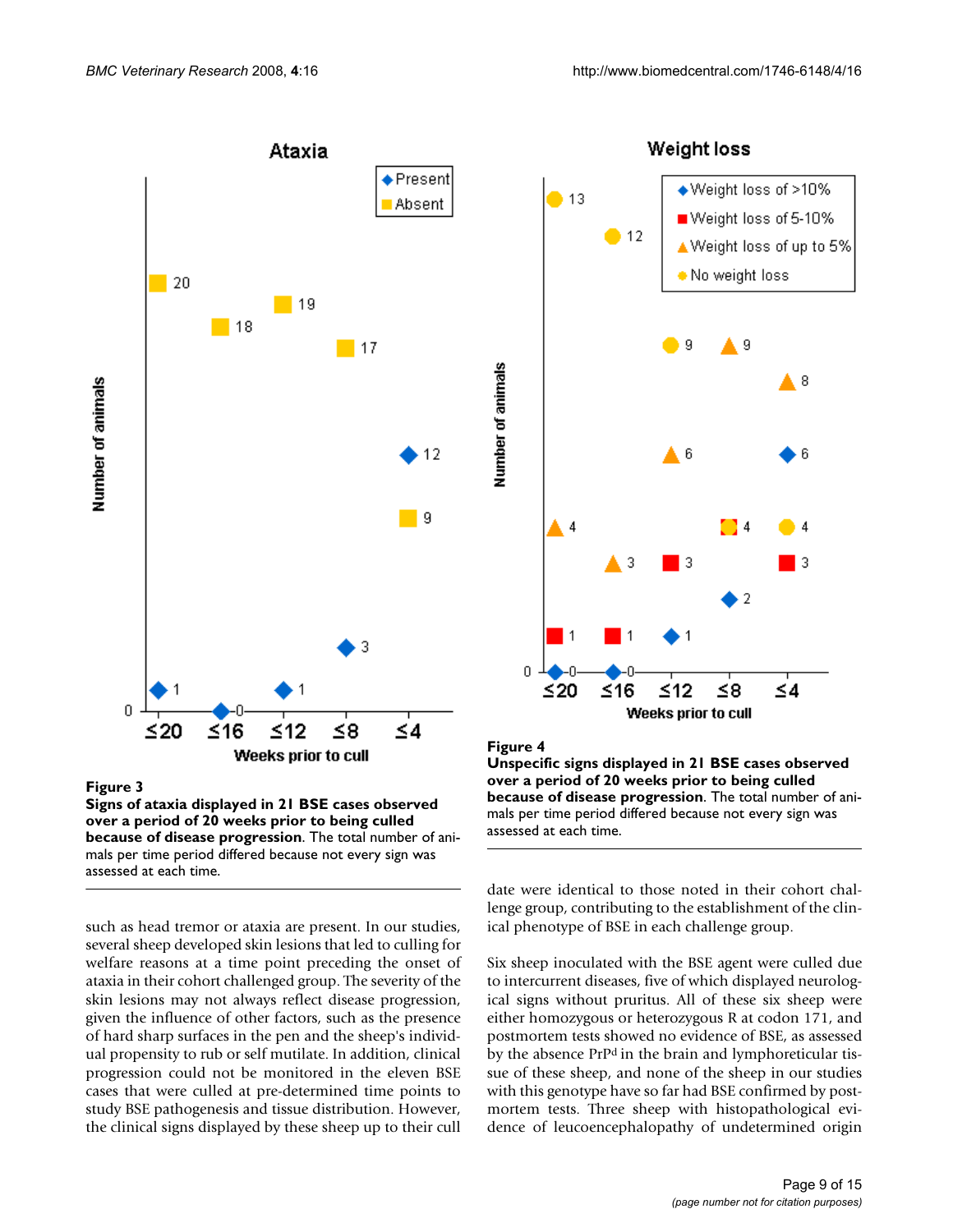presented with episodes resembling seizures although loss of consciousness, salivation, urination or defecation, which usually accompany seizures [26], were not described. Seizures are most frequently associated with focal or diffuse forebrain or thalamic lesions caused by infections, toxins, tumours, nutritional deficiencies or metabolic diseases [27]. A blood sample was not examined for the presence of metabolic disease (e.g. hypomagnesaemia, thiamine deficiency) but this as well as toxins were considered unlikely because of the strict feeding and housing regime used in our studies.

Our findings that sheep with BSE are generally pruritic whereas ataxia is displayed later in the clinical course are in contrast to the observations of others [17,21]. It is possible that the route of inoculation (oral dosing or natural transmission in our experimental flocks) results in a different clinical presentation compared to parenteral inoculation mostly used by others. Pruritus was not observed in a limited number of BSE cases described in previous studies, but some of the sheep were kept at pasture and the methods by which clinical signs were assessed or recorded were not detailed [17,18]. The very detailed clinical monitoring in our studies likely contributed to the detection of signs of pruritus, which could have been overlooked in another setting. During our prolonged passive observations, we noted that the sheep would initially "freeze" and just stare at the observer, and that they would return to their "normal" group activities only after the first 10–20 minutes of observation. This "freezing behaviour" explains why pruritus was seldom witnessed during the shorter daily or routine husbandry procedures, even in cases that had displayed pruritus for some time during passive observation sessions. Continuous video surveillance may be a good alternative to prolonged observations, since it has been shown that initial signs of pruritus were detected by video surveillance but were not apparent to observers [28]. Another useful contribution to the detection of signs of pruritus was the systematic assessment of the scratch test, which was not used in previously reported studies of BSE in sheep. One BSE-affected sheep, which presented with a positive scratch test, tremor and changed behaviour (initially nervousness and later dullness), did not start pruritic activity until 20 minutes into an observation session, indicating that episodes of pruritic activity can be missed if sheep are observed for only a short time. Pruritic activity may be increased in association with resting behaviour in sheep. Disturbances caused by noise or the presence of humans result in a decrease in resting behaviour and an increase in movement and head alert reactions in sheep [29], likely more so in nervous sheep.

When the presence of each individual clinical sign was compared between BSE-positive and negative cases over the monitoring period from approximately 13 mpi until cull, 13 of 15 signs appeared significantly earlier (*P* < 0.05) in BSE positive cases. For example, all positive cases with observed bruxism during handling displayed this sign before 122 weeks post inoculation (p.i.) whilst approximately 89% of the BSE-negative cases presented with this sign after 133 weeks. Only fleece changes and bruxism during the examination when the sheep was undisturbed (bruxism when free) were not displayed earlier in positive or negative cases. Both are very unspecific signs and may occur in "normal" animals. In addition, every statistical analysis is dependent on the number of observations. A low number of observations, as seen for "bruxism when free", results in wide confidence intervals or prevents meaningful statistical analysis, which is why the degree of rubbing or nibbling was also not taken into consideration for the survival analysis, although frequent rubbing or nibbling was rarely or never observed in BSEnegative cases (exposed sheep that were negative for PrPd or unexposed controls) prior to cull.

Loss of weight was one of the first observed signs of BSE and was seen significantly earlier in BSE-positive cases, although it was also present in inoculated animals that tested negative for BSE and in some control sheep (*P* < 0.05 by Wilcoxon test, see additional file 8: plots of the Kaplan-Meier estimate for weight loss). It frequently coincided with pruritic behaviour in BSE cases. Thus, limiting the clinical assessment to weighing and a scratch test can be done fairly quickly and may be an efficient way to screen sheep for BSE.

It was not investigated whether age at dosing affected the clinical presentation. Most of the sheep were challenged between four and six months of age, and the number of animals challenged at an older (nine months in AHQ/ AHQ sheep) or younger age (possibly in the perinatal period in the two "naturally" infected animals) was too small to allow any statistical analysis. A separate study conducted in the UK where sheep were challenged with BSE at various ages has not found any obvious link between age of challenge, incubation period and type of clinical sign [17].

The potential for discriminating TSE strains by the clinical presentation was demonstrated in a mouse model where different prion strains produced different behavioural changes [30]. The authors hypothesised that this may also apply to larger animals although the range of tests that can be performed on sheep and cattle is obviously limited by the size and cooperation of the animals. BSE in cattle (Ctype) is a neurological disease with a fairly uniform clinical presentation characterised by changes in behaviour, sensation and locomotion [31] and thought to be caused by a uniform strain based on a similarly uniform distribu-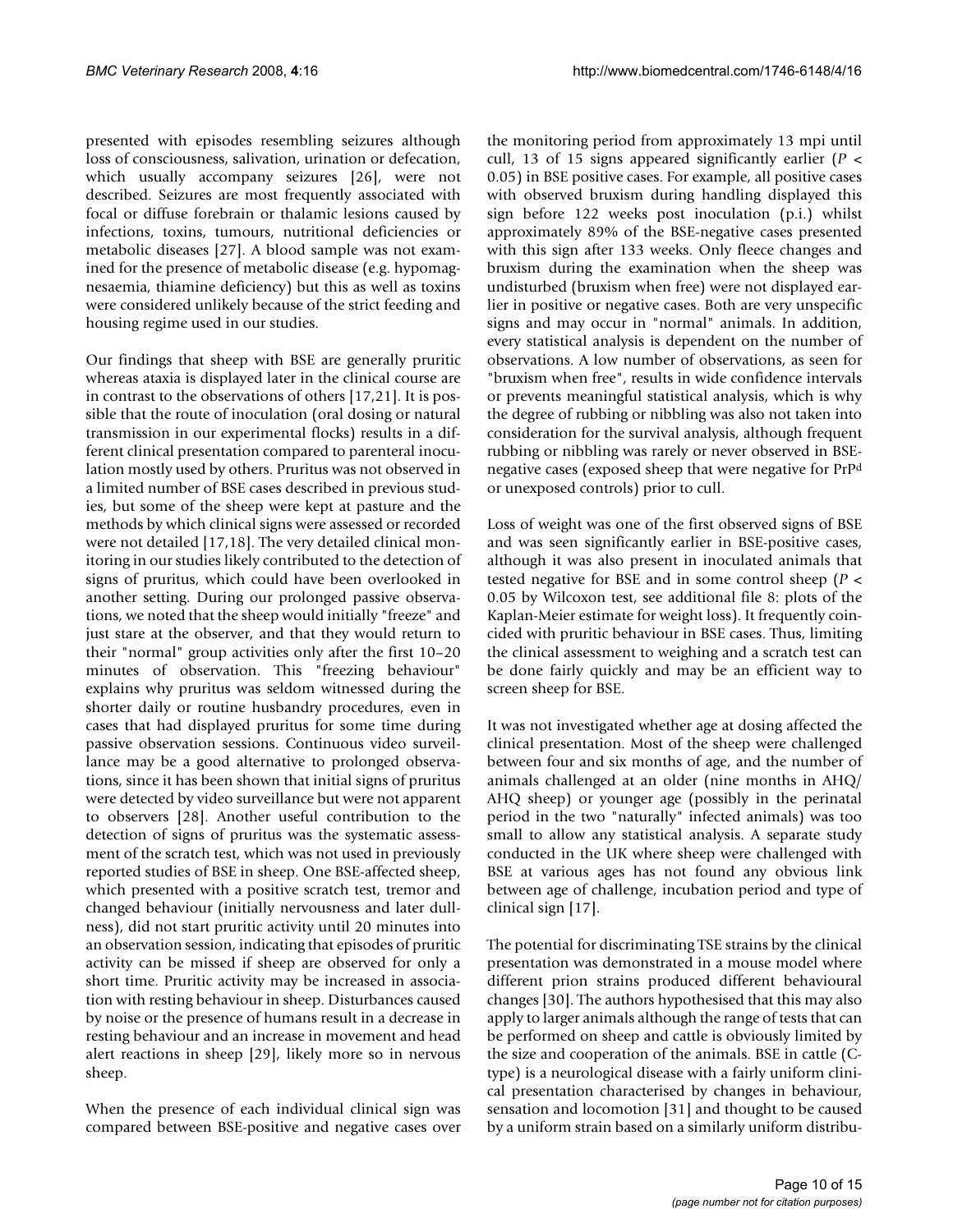tion and severity of vacuolar changes in cattle [32-34] and mice [35,36]. If strains predominantly dictate the clinical presentation, infection of sheep with the BSE agent should equally result in a relatively uniform clinical disease, regardless of breed and genotype, since the pathological phenotype, including the intracellular truncation pattern, remains constant when BSE is transmitted to sheep with different genotypes and by different routes [37,38]. Our results show that BSE in sheep indeed presents with a relatively uniform clinical disease with pruritus as the predominant and initial sign, accompanied by behavioural and later locomotor changes as the disease progresses, and only rarely deficits of the menace response. The two ARQ/ARQ Suffolk sheep inoculated intracerebrally displayed pruritus in a similar fashion to the BSE cases infected orally or naturally. A temporal distribution in the display of clinical signs has also been shown in sheep scrapie, with an increased frequency of altered mental status, pruritus with wool loss, teeth grinding, head tremor, ataxia, loss of bodily condition and an absent menace response as the disease progresses [8,14,15,39]. Our findings suggest that the clinical presentation of BSE in sheep of the susceptible or affected genotypes is largely influenced by the strain rather than breed, PrP genotype or route of inoculation although the vast majority of BSE cases were orally challenged ARQ/ARQ Romney or Suffolk sheep. More cases in other breeds or genotypes including orally inoculated VRQ/VRQ sheep need to be studied. Natural infection, although only described in two cases in an experimental flock, did present with similar clinical signs and incubation periods. No other classical scrapie strain has yet been found in sheep with similar uniform neuropathological, molecular and biological characteristics as BSE. Clinical cases of atypical scrapie, which may be caused by a single strain based on the neuropathological and molecular characteristics [40], display predominantly behavioural and locomotor abnormalities [10,11,41] but only very limited cases have been studied so far. Well-characterised scrapie isolates, such as SSPB/1 [42], produce a disease with variable clinical presentation in which pruritus and ataxia are displayed inconsistently in sheep of different breeds and genotypes inoculated subcutaneously [21]. The variation seen in the neuroanatomical distribution of vacuolar changes and PrPd accumulation in the brain of sheep with scrapie is believed to be affected not only by the scrapie strain but also by sheep breed and host genotype [16,43,44]. Differentiation of ovine BSE from scrapie may not be possible based on clinical signs but our findings suggest that a scrapie suspect without signs of pruritus, such as the majority of atypical scrapie cases [10,11,41], is unlikely to have BSE.

#### **Conclusion**

Oral BSE infection of Romney and Suffolk ARQ/ARQ sheep causes a uniform disease with early pruritus followed by behavioural changes and movement disorders as the disease progresses. Identical findings in a limited number of additional BSE cases described here suggest that the clinical features are independent of breed, genotype or route of inoculation. It is hypothesised that the clinical presentation in sheep is predominantly influenced by the TSE strain. Screening susceptible sheep for BSE may be done efficiently by regular monitoring of their weights and testing them for a scratch response.

#### **Methods**

All procedures were approved under the Animal (Scientific Procedures) Act 1986. Each dose group was housed separately in medium security accommodations. The sheep were fed hay and straw *ad libitum* and a ration of feed concentrate free from animal protein/meat and bone meal, mixed with minerals.

The 139 sheep studied were sourced from scrapie-free flocks, which comprised clinically healthy castrated male or female Romney (n = 71), Suffolk (n = 59), Poll Dorset  $(n = 3)$  and Cheviot sheep  $(n = 6)$  of various genotypes  $[ARQ/ARQ (n = 59), ARQ/ARR (n = 35), ARR/ARR (n = 159)]$ 39), AHQ/AHQ  $(n = 4)$  and VRQ/VRQ  $(n = 2)$ ]. The sheep were from four major BSE studies, an oral BSE pathogenesis study ( $n = 109$ ) [22,45], a sheep to sheep BSE passage study (n = 13), a BSE research flock study (n = 15)  $[46, 47]$ and a BSE tissue production study  $(n = 2)$ .

#### *Oral BSE pathogenesis study*

The experimental design has been published in detail for the Romney sheep study [22,45]. Briefly, 60 Romney and 56 Suffolk sheep of PrP genotypes ARQ/ARQ, ARQ/ARR or ARR/ARR were orally inoculated with 5 g of brainstem homogenate from histopathologically confirmed bovine BSE cases at 4–6 months of age. Control groups comprised a total of 15 and ten undosed Romney and Suffolk sheep, respectively, of the same genotypes. Sheep of the ARQ/ARQ genotype were culled at 4–6 month intervals from four to 22 mpi regardless of their clinical status; one group of four animals was kept alive until the development of clinical signs. Sheep of the ARQ/ARR (n = 18) and ARR/ARR (n = 17) genotypes were culled at 12-month intervals from 10 mpi to 46 mpi; the remaining animals were kept alive until the development of clinical disease. Another two ARR/ARR sheep were culled at 100–101 mpi for a bioassay in transgenic mice. One control sheep was culled at each timed cull of dosed animals.

Reported are the findings in 109 sheep, which included 61 Romney (19 ARQ/ARQ, 21 ARQ/ARR and ARR/ARR respectively) and 48 Suffolk sheep (17 ARQ/ARQ, 13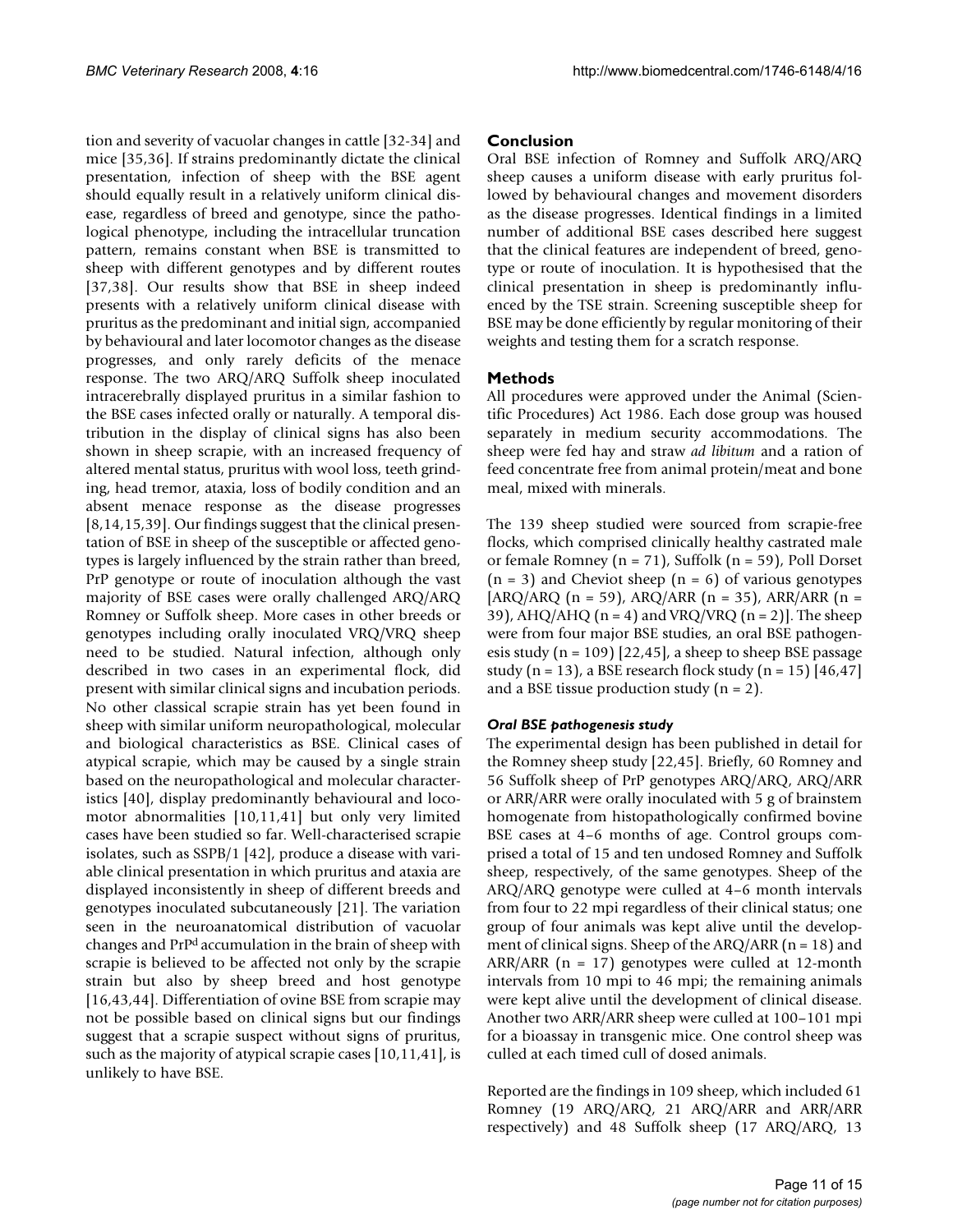ARR/ARQ and 18 ARR/ARR). The majority (50 Romney and 43 Suffolk sheep) was challenged with BSE.

#### *Sheep to sheep passage study*

Single oral doses of 0.0005 to 5 g (ten fold increase) brain homogenate from BSE-affected sheep provided by the oral BSE pathogenesis study were administered orally to sheep of the same or different breed and genotype at approximately six months of age to assess if the strain characteristics would change upon this second passage of BSE in sheep. For the purpose of this paper, we analysed the clinical findings in 13 sheep (four Romney, five Suffolk, three Poll Dorset with ARQ/ARQ genotype and one Romney with ARQ/ARR genotype), orally dosed with 5 g ( $n = 7$ ),  $0.5$  g (n = 5) or  $0.05$  g (n = 1).

#### *BSE research flock*

Sheep dosed orally with 5 g of bovine BSE brain were bred under strict biosecurity measures and mixed with undosed sheep to assess whether BSE can be transmitted naturally [46,47]. Animals were culled when they developed clinical disease.

Of the 12 sheep (four Suffolk and five Romney ARQ/ARQ sheep and three Cheviots with genotype  $AHQ/AHQ$  [n = 1] and VRQ/VRQ  $[n = 2]$ , respectively) used for the analysis, ten were dosed ewes (age at dosing varied from four to nine months of age), and two were the offspring of dosed ewes, which included a Suffolk wether culled at 21 months of age [46] and a Romney ewe culled at 24 months of age.

#### *BSE tissue production study*

Four ARQ/ARQ Suffolk sheep were inoculated intracerebrally with 1 ml of sterile bovine BSE brainstem (as a 10% homogenate in physiological saline solution) at eight months of age under general anaesthesia. Only two sheep had developed disease at the time of writing (April 2008, 38 mpi).

#### *Postmortem diagnosis*

Diagnosis was made by immunohistochemical examination of the brain and – in case of a negative finding – lymphoreticular tissue, such as palatine tonsil, spleen, Peyer's patches of the distal ileum and various lymph nodes [22]. Western immunoblot examination of the caudal medulla ("VLA hybrid technique" [48]) was performed in animals negative by immunohistochemistry. The postmortem test results were used as the "gold standard" for this study; i.e. an animal that did not present with disease-associated prion protein (PrPd) in any of the examined tissues was considered as BSE negative, even if it was dosed.

#### *Clinical methods*

For the oral pathogenesis study, clinical monitoring consisted of neurological examinations every three to four months (from 13 mpi), weekly behavioural group observations for about 30 minutes (from 14 mpi), and quarterly six-hour group behavioural studies (from 12–62 mpi in Romney sheep and 13–40 mpi in Suffolk sheep). Body weights were recorded monthly. Any deviation from normal was also recorded during daily or periodical husbandry procedures, such as feeding, cleaning of the pens, and shearing. Any deviation from normal usually resulted in more frequent neurological examinations and weighing sessions to determine clinical progression and the animals' fitness' to remain on the study (clinical end-point). The clinical methods were similar for the sheep to sheep passage study, apart from the exclusion of six-hour behavioural studies. The sheep from the BSE research flock and the BSE tissue production study were only examined once prior to cull.

The neurological examination [49] included gait assessment, testing of cranial nerve reflexes, and an evaluation of the scratch test response. For the scratch test, the animals were lightly restrained and scratched systematically along the dorsum. The scratch test was positive (positive scratch response) if the animal repeatedly displayed obvious stereotypical behaviour, such as nibbling movements of the lips or lip licking ("nibble reflex") or rhythmical head or body movements. An inconclusive scratch test result, such as occasional chewing movements or inconsistent stereotypical responses was considered "negative" for the purpose of this paper.

The clinical signs assessed at weekly behavioural observations included pruritic behaviour, such as scratching, rubbing on objects or nibbling at body parts. If animals displayed a distinct and repeatable stereotypical behaviour such as lip licking or smacking while rubbing parts of their body, this was recorded as a "self-induced scratch response". Other clinical signs noted included bruxism, snorting (voluntary expulsion of air through the nostrils), sneezing, yawning or flehmen, all of which have been observed in cattle with BSE [50]. Comments were also made on any deviation from normal sheep behaviour within the group (e.g. standing separate from the others) and when the observer entered the pen at the end of the observation period. The signs assessed during six-hour behavioural studies were similar although the pen was not entered at the end of these observations.

All examinations and observations were carried out according to a standard protocol originally set up by a certified veterinary neurologist (CBB). Each sign was defined, and the examiners/observers were trained to make the assessments as uniform as possible.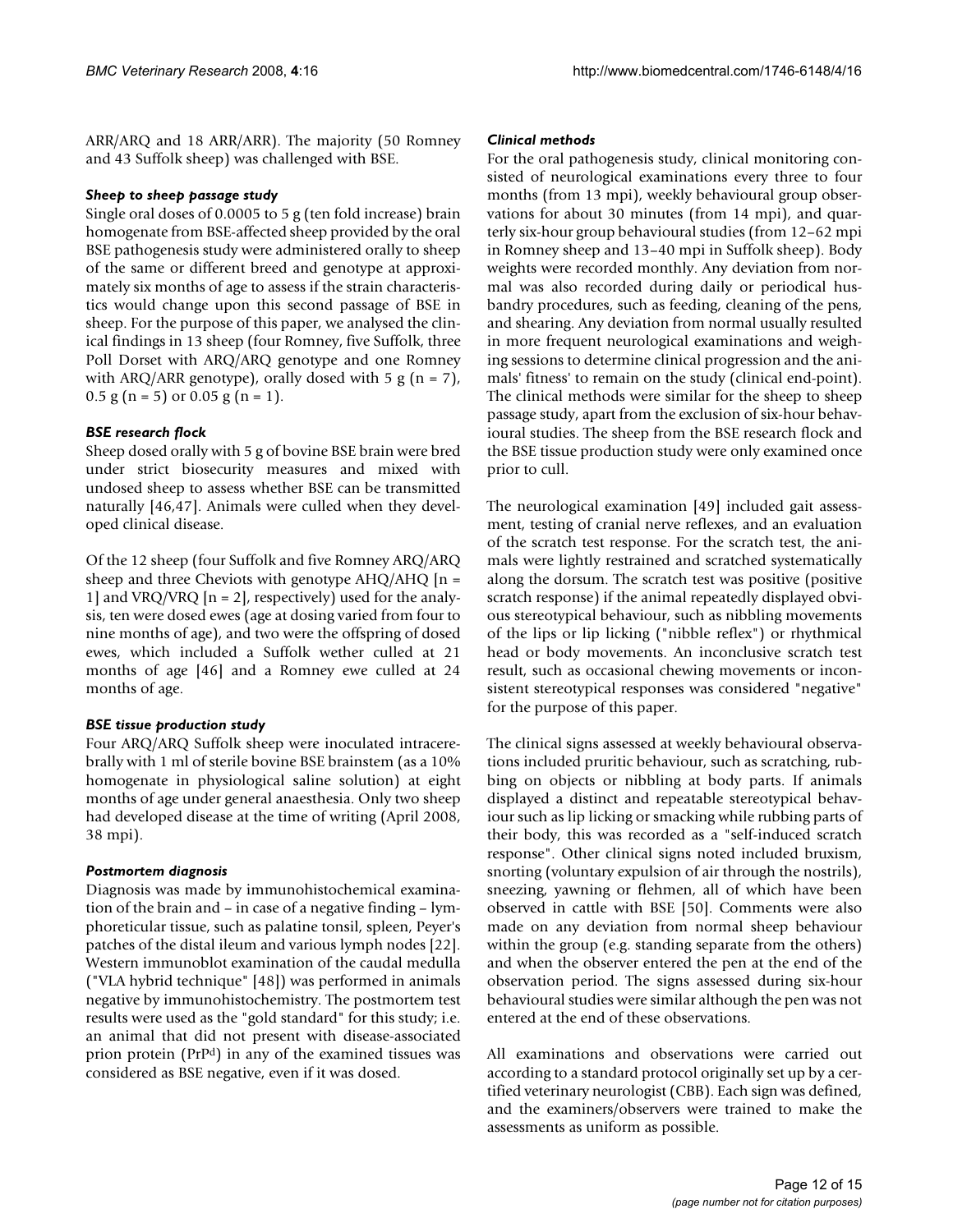To document the clinical presentation and disease progression the incubation times were divided into four-week intervals and all signs displayed within each interval starting from the cull date were taken into consideration. Rubbing/scratching, nibbling and bruxism were graded from 0–4 (0 = never observed in a four-week interval,  $1 =$ observed once,  $2 =$  observed for up to 50% of the behavioural observations, 3 = observed for more than 50% of the behavioural observations). Weight loss was graded from  $0-4$  ( $0 =$  weight gain,  $1 =$  weight remained the same compared to last weighing,  $2 =$  weight loss of 5% or less of the previous body weight, 3 = weight loss between 5 and 10%,  $4$  = weight loss of more than 10%). The presence of other clinical signs was recorded as either "no" (= 0) or "yes"  $(= 1)$ .

Behavioural changes included dull or nervous behaviour (not seen previously) and separation from the group. Skin lesions included excoriation, papules, lichenification or oedema, which have been observed in cases of scrapie [14,51]. Fleece changes included strips of wool hanging from the fleece or wool discolouration on the dorsum, shoulder or flank, which may have been the result of pruritus. Bruxism observed during the examination was distinguished from bruxism during passive behavioural observations because stress and handling may provoke teeth grinding even in healthy sheep (T Konold, unpublished observation).

Whether a given clinical sign was present in a sheep in a specific four-week interval could not always be assessed. For example weight loss could not be assessed if the animal had recently been shorn, nervous behaviour during handling could not be classified as "changed behaviour" if the sheep had not been handled previously. In addition, some clinical assessments were not possible during a foot and mouth disease epidemic in 2001 when access to the sheep accommodation was restricted to animal husbandry staff only.

As tremor in scrapie-affected sheep may only be evident when the animal is managed or driven [14,15] the assessment of tremor was only considered to be reliable when assessed at neurological examinations; the absence of this sign on passive observations was regarded as "not assessed" because it might have been displayed if the animal was stressed.

Clinical disease was suspected if sheep displayed a positive scratch test.

#### *Statistical analysis*

The software packages SAS/STAT for Windows, version 9.1 (SAS International, Heidelberg, Germany), and Statistica, version 8 (StatSoft Inc., Tulsa, USA), were used. Individual

clinical signs between positive and negative cases were compared by Fisher's exact test. Survival analysis (log-rank test and Wilcoxon test if the assumption of proportional hazards was not fulfilled) was used for clinical signs observed during the period of clinical monitoring by comparing the times of the first appearance of a particular clinical sign in positive and negative cases. For this analysis, only the presence or absence of a clinical sign was used, and the grading system for the signs rubbing/scratching, nibbling, bruxism at observation and weight loss was ignored.

A *P*-value of less than 0.05 was considered to be statistically significant.

### **Authors' contributions**

CBB and TK set up the clinical methods and definitions. CBB, TK, RT, AD, PH, GD, PH and GB were actively involved in the clinical assessment of the animals. The data was analysed by TK, AVD, GB and CBB. SJB with the aid of GD and PH managed the Defra-funded sheep studies, whilst MMS managed the EC-funded sheep study. The neuropathological examinations were carried out by MJ and MMS. MJC was responsible for the Western immunoblot examinations. All authors read and approved the final manuscript.

# **Additional material**

#### **Additional file 1**

*"Scratch response in orally challenged VRQ/VRQ sheep". Cheviot ewe (VRQ/VRQ, animal T1714) at 51 months after oral challenge with 5 g of BSE brainstem homogenate. This ewe responds to scratching of the dorsum initially with raising of the head and lowering of the hind quarters but eventually displays a scratch response (nibbling).* Click here for file [\[http://www.biomedcentral.com/content/supplementary/1746-](http://www.biomedcentral.com/content/supplementary/1746-6148-4-16-S1.mov)

6148-4-16-S1.mov]

# **Additional file 2**

*"Scratch response in an intracerebrally inoculated ARQ/ARQ sheep". Suffolk wether (ARQ/ARQ, animal 05–1015) at 18 months after intracerebral inoculation with BSE brainstem homogenate. Scratching of the dorsum elicits a scratch response with excessive bending of the neck to the right/upwards.*

Click here for file

[\[http://www.biomedcentral.com/content/supplementary/1746-](http://www.biomedcentral.com/content/supplementary/1746-6148-4-16-S2.mov) 6148-4-16-S2.mov]

# **Additional file 3**

*"Self-induced scratch response". Romney ewe (ARQ/ARQ, animal SM1406) at 37 month after oral challenge with 5 g of BSE brainstem homogenate. Rubbing of the dorsum on the water trough induces a scratch response (nibbling).* Click here for file [\[http://www.biomedcentral.com/content/supplementary/1746-](http://www.biomedcentral.com/content/supplementary/1746-6148-4-16-S3.mov) 6148-4-16-S3.mov]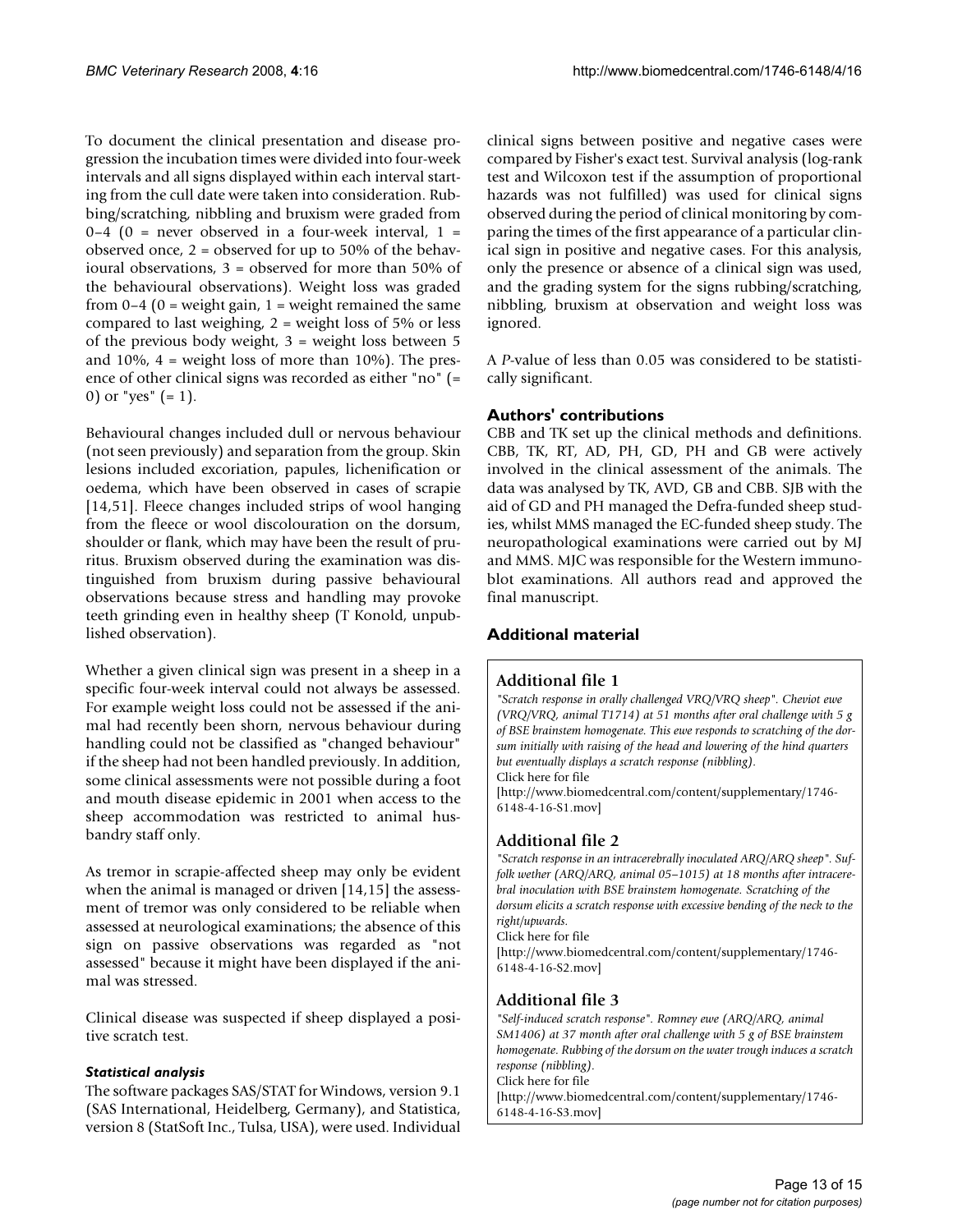## **Additional file 4**

*"Self-nibbling". Group of four Suffolk sheep (ARQ/ARQ) at 17 months after intracerebral inoculation with BSE brainstem homogenate. Two sheep (wether 05–1015, lying next to black plastic drum, and ewe 05– 1022, lying down in front of the camera) display pruritic behaviour, such as nibbling of the left flank and/or hind limb. Around the same time, both sheep also displayed a scratch response when the dorsum was scratched (see animal 05–1015 in additional file 2). The other two sheep were still clinically healthy 20 months later.*

Click here for file

[\[http://www.biomedcentral.com/content/supplementary/1746-](http://www.biomedcentral.com/content/supplementary/1746-6148-4-16-S4.mov) 6148-4-16-S4.mov]

### **Additional file 5**

*"Scratch response in orally challenged ARQ/ARQ sheep". Romney ewe (ARQ/ARQ, animal SR5169) at 25 months after oral challenge with 0.5 g of BSE brainstem homogenate. This sheep displays a scratch response (nibbling) when the dorsum at the level of the thoracic spinal column is scratched. Even mere touching of the sheep's dorsum further caudal elicits a brief 'nibble' as can be seen at the end of the clip.*

Click here for file

[\[http://www.biomedcentral.com/content/supplementary/1746-](http://www.biomedcentral.com/content/supplementary/1746-6148-4-16-S5.mov) 6148-4-16-S5.mov]

# **Additional file 6**

*"Scratch response in an orally challenged AHQ/AHQ sheep". Cheviot ewe (AHQ/AHQ, animal 06–1069) at 18 months after oral challenge with 5 g of BSE brainstem homogenate. This ewe responds to scratching with raising of the head only when restrained during the scratch test, but displays rhythmical lip and body movements when scratched whilst standing freely in the pen.*

Click here for file

[\[http://www.biomedcentral.com/content/supplementary/1746-](http://www.biomedcentral.com/content/supplementary/1746-6148-4-16-S6.mov) 6148-4-16-S6.mov]

# **Additional file 7**

*"Ataxia with mild proprioceptive deficits in orally challenged ARQ/ARQ sheep". Romney ewe (ARQ/ARQ, animal SR5169) at 25 months after oral challenge with 0.5 g of BSE brainstem homogenate (see additional file 5). Whilst testing the proprioceptive positioning response of the right hind limb the ewe is briefly knuckling over its left hind fetlock when it tries to correct the position of the right hind limb. It displays a 'swaying gait' with occasional abnormal placement of the hind limbs. (Note the very slight loss of balance with leaning to the left when the ewe approaches the end of the corridor a second time.)*

Click here for file

[\[http://www.biomedcentral.com/content/supplementary/1746-](http://www.biomedcentral.com/content/supplementary/1746-6148-4-16-S7.mov) 6148-4-16-S7.mov]

# **Additional file 8**

*Plots of Kaplan-Meier estimates for the first appearance of each clinical sign in negative and positive BSE cases.*

Click here for file

[\[http://www.biomedcentral.com/content/supplementary/1746-](http://www.biomedcentral.com/content/supplementary/1746-6148-4-16-S8.doc) 6148-4-16-S8.doc]

# **Acknowledgements**

These projects and subsequent data collection would have been impossible without the dedicated help of staff in the Neuropathology, Histopathology, Animal Services and Molecular Pathogenesis and Genetics Units at VLA

Weybridge. The assistance of ADAS Drayton staff is greatly acknowledged. We are indebted to the UK Department of Environment, Food and Rural Affairs and the European Union for providing the funding (codes SE1929, SE1945, SE1946, Fair 98–7021 and EU0105). We also thank the TSE Programme Management at VLA for their input in these studies.

#### **References**

- 1. Bruce ME, Will RG, Ironside JW, McConnell I, Drummond D, Suttie A, McCardle L, Chree A, Hope J, Birkett C, Cousens S, Fraser H, Bostock CJ: **[Transmissions to mice indicate that 'new variant'](http://www.ncbi.nlm.nih.gov/entrez/query.fcgi?cmd=Retrieve&db=PubMed&dopt=Abstract&list_uids=9333239) [CJD is caused by the BSE agent.](http://www.ncbi.nlm.nih.gov/entrez/query.fcgi?cmd=Retrieve&db=PubMed&dopt=Abstract&list_uids=9333239)** *Nature* 1997, **389:**498-501.
- 2. Foster JD, Parnham DW, Hunter N, Bruce M: **[Distribution of the](http://www.ncbi.nlm.nih.gov/entrez/query.fcgi?cmd=Retrieve&db=PubMed&dopt=Abstract&list_uids=11562525) [prion protein in sheep terminally affected with BSE following](http://www.ncbi.nlm.nih.gov/entrez/query.fcgi?cmd=Retrieve&db=PubMed&dopt=Abstract&list_uids=11562525) [experimental oral transmission.](http://www.ncbi.nlm.nih.gov/entrez/query.fcgi?cmd=Retrieve&db=PubMed&dopt=Abstract&list_uids=11562525)** *J Gen Virol* 2001, **82:**2319-2326.
- 3. Baylis M: **[The BSE-susceptible proportion of UK sheep.](http://www.ncbi.nlm.nih.gov/entrez/query.fcgi?cmd=Retrieve&db=PubMed&dopt=Abstract&list_uids=12418532)** *Vet Rec* 2002, **151:**481-482.
- 4. Houston F, Goldmann W, Chong A, Jeffrey M, González L, Foster J, Parnham D, Hunter N: **[Prion diseases: BSE in sheep bred for](http://www.ncbi.nlm.nih.gov/entrez/query.fcgi?cmd=Retrieve&db=PubMed&dopt=Abstract&list_uids=12774113) [resistance to infection.](http://www.ncbi.nlm.nih.gov/entrez/query.fcgi?cmd=Retrieve&db=PubMed&dopt=Abstract&list_uids=12774113)** *Nature* 2003, **423:**498.
- 5. Goldmann W, Houston F, Stewart P, Perucchini M, Foster J, Hunter N: **[Ovine prion protein variant A136R154L168Q171](http://www.ncbi.nlm.nih.gov/entrez/query.fcgi?cmd=Retrieve&db=PubMed&dopt=Abstract&list_uids=17098993) [increases resistance to experimental challenge with bovine](http://www.ncbi.nlm.nih.gov/entrez/query.fcgi?cmd=Retrieve&db=PubMed&dopt=Abstract&list_uids=17098993) [spongiform encephalopathy agent.](http://www.ncbi.nlm.nih.gov/entrez/query.fcgi?cmd=Retrieve&db=PubMed&dopt=Abstract&list_uids=17098993)** *J Gen Virol* 2006, **87:**3741-3745.
- 6. Vaccari G, D'Agostino C, Nonno R, Rosone F, Conte M, Di Bari MA, Chiappini B, Esposito E, De Grossi L, Giordani F, Marcon S, Morelli L, Borroni R, Agrimi U: **[Prion protein alleles showing a protective](http://www.ncbi.nlm.nih.gov/entrez/query.fcgi?cmd=Retrieve&db=PubMed&dopt=Abstract&list_uids=17442723) [effect on the susceptibility of sheep to scrapie and bovine](http://www.ncbi.nlm.nih.gov/entrez/query.fcgi?cmd=Retrieve&db=PubMed&dopt=Abstract&list_uids=17442723) [spongiform encephalopathy.](http://www.ncbi.nlm.nih.gov/entrez/query.fcgi?cmd=Retrieve&db=PubMed&dopt=Abstract&list_uids=17442723)** *J Virol* 2007, **81:**7306-7309.
- 7. Sigurdsson B: **Rida, a chronic encephalitis of sheep: With general remarks on infections which develop slowly and some of their special characteristics.** *Br Vet J* 1954, **110:**341-354.
- 8. Parry HP: **Scrapie and related myopathies in sheep.** *Vet Rec* 1957, **69:**43-55.
- 9. Joubert L, Lapras M, Gastellu J, Prave M, Laurent D: **Un foyer de tremblante du mouton en Provence.** *Bull Soc Sci Vet Med Comp* 1972, **74:**165-184.
- 10. Benestad SL, Sarradin P, Thu B, Schönheit J, Tranulis MA, Bratberg B: **[Cases of scrapie with unusual features in Norway and desig](http://www.ncbi.nlm.nih.gov/entrez/query.fcgi?cmd=Retrieve&db=PubMed&dopt=Abstract&list_uids=12956297)[nation of a new type, Nor98.](http://www.ncbi.nlm.nih.gov/entrez/query.fcgi?cmd=Retrieve&db=PubMed&dopt=Abstract&list_uids=12956297)** *Vet Rec* 2003, **153:**202-208.
- 11. Konold T, Davis A, Bone G, Bracegirdle J, Everitt S, Chaplin M, Saunders GC, Cawthraw S, Simmons MM: **[Clinical findings in two](http://www.ncbi.nlm.nih.gov/entrez/query.fcgi?cmd=Retrieve&db=PubMed&dopt=Abstract&list_uids=17298670) [cases of atypical scrapie in sheep: a case report.](http://www.ncbi.nlm.nih.gov/entrez/query.fcgi?cmd=Retrieve&db=PubMed&dopt=Abstract&list_uids=17298670)** *BMC Vet Res* 2007, **3:**2.
- 12. Pattison IH, Millson GC: **[Scrapie produced experimentally in](http://www.ncbi.nlm.nih.gov/entrez/query.fcgi?cmd=Retrieve&db=PubMed&dopt=Abstract&list_uids=13733383) [goats with special reference to the clinical syndrome.](http://www.ncbi.nlm.nih.gov/entrez/query.fcgi?cmd=Retrieve&db=PubMed&dopt=Abstract&list_uids=13733383)** *J Comp Pathol* 1961, **71:**101-109.
- 13. Morales R, Abid K, Soto C: **[The prion strain phenomenon:](http://www.ncbi.nlm.nih.gov/entrez/query.fcgi?cmd=Retrieve&db=PubMed&dopt=Abstract&list_uids=17254754) [Molecular basis and unprecedented features.](http://www.ncbi.nlm.nih.gov/entrez/query.fcgi?cmd=Retrieve&db=PubMed&dopt=Abstract&list_uids=17254754)** *Biochim Biophys Acta* 2007, **1772:**681-691.
- 14. Healy AM, Weavers E, McElroy M, Gomez-Parada M, Collins JD, O'Doherty E, Sweeney T, Doherty ML: **[The clinical neurology of](http://www.ncbi.nlm.nih.gov/entrez/query.fcgi?cmd=Retrieve&db=PubMed&dopt=Abstract&list_uids=14658730) [scrapie in Irish sheep.](http://www.ncbi.nlm.nih.gov/entrez/query.fcgi?cmd=Retrieve&db=PubMed&dopt=Abstract&list_uids=14658730)** *J Vet Intern Med* 2003, **17:**908-916.
- 15. Vargas F, Lujan L, Bolea R, Monleon E, Martin-Burriel I, Fernandez A, De Blas I, Badiola JJ: **[Detection and clinical evolution of scrapie](http://www.ncbi.nlm.nih.gov/entrez/query.fcgi?cmd=Retrieve&db=PubMed&dopt=Abstract&list_uids=16496940) [in sheep by 3rd eyelid biopsy.](http://www.ncbi.nlm.nih.gov/entrez/query.fcgi?cmd=Retrieve&db=PubMed&dopt=Abstract&list_uids=16496940)** *J Vet Intern Med* 2006, **20:**187-193.
- 16. Begara-McGorum I, González L, Simmons M, Hunter N, Houston F, Jeffrey M: **[Vacuolar lesion profile in sheep scrapie: factors](http://www.ncbi.nlm.nih.gov/entrez/query.fcgi?cmd=Retrieve&db=PubMed&dopt=Abstract&list_uids=12354546) [influencing its variation and relationship to disease-specific](http://www.ncbi.nlm.nih.gov/entrez/query.fcgi?cmd=Retrieve&db=PubMed&dopt=Abstract&list_uids=12354546) [PrP accumulation.](http://www.ncbi.nlm.nih.gov/entrez/query.fcgi?cmd=Retrieve&db=PubMed&dopt=Abstract&list_uids=12354546)** *J Comp Pathol* 2002, **127:**59-68.
- 17. Foster JD, Parnham D, Chong A, Goldmann W, Hunter N: **[Clinical](http://www.ncbi.nlm.nih.gov/entrez/query.fcgi?cmd=Retrieve&db=PubMed&dopt=Abstract&list_uids=11258721) [signs, histopathology and genetics of experimental transmis](http://www.ncbi.nlm.nih.gov/entrez/query.fcgi?cmd=Retrieve&db=PubMed&dopt=Abstract&list_uids=11258721)[sion of BSE and natural scrapie to sheep and goats.](http://www.ncbi.nlm.nih.gov/entrez/query.fcgi?cmd=Retrieve&db=PubMed&dopt=Abstract&list_uids=11258721)** *Vet Rec* 2001, **148:**165-171.
- 18. Foster JD, Hope J, Fraser H: **[Transmission of bovine spongiform](http://www.ncbi.nlm.nih.gov/entrez/query.fcgi?cmd=Retrieve&db=PubMed&dopt=Abstract&list_uids=8236676) [encephalopathy to sheep and goats.](http://www.ncbi.nlm.nih.gov/entrez/query.fcgi?cmd=Retrieve&db=PubMed&dopt=Abstract&list_uids=8236676)** *Vet Rec* 1993, **133:**339-341.
- 19. Baron TGM, Madec JY, Calavas D, Richard Y, Barillet F: **[Comparison](http://www.ncbi.nlm.nih.gov/entrez/query.fcgi?cmd=Retrieve&db=PubMed&dopt=Abstract&list_uids=10773427) of French natural scrapie isolates with bovine spongiform [encephalopathy and experimental scrapie infected sheep.](http://www.ncbi.nlm.nih.gov/entrez/query.fcgi?cmd=Retrieve&db=PubMed&dopt=Abstract&list_uids=10773427)** *Neurosci Lett* 2000, **284:**175-178.
- 20. Thuring CMA, van Keulen LJM, Langeveld JPM, Vromans MEW, van Zijderveld FG, Sweeney T: **[Immunohistochemical distinction](http://www.ncbi.nlm.nih.gov/entrez/query.fcgi?cmd=Retrieve&db=PubMed&dopt=Abstract&list_uids=15629480) [between preclinical bovine spongiform encephalopathy and](http://www.ncbi.nlm.nih.gov/entrez/query.fcgi?cmd=Retrieve&db=PubMed&dopt=Abstract&list_uids=15629480) [scrapie infection in sheep.](http://www.ncbi.nlm.nih.gov/entrez/query.fcgi?cmd=Retrieve&db=PubMed&dopt=Abstract&list_uids=15629480)** *J Comp Pathol* 2005, **132:**59.